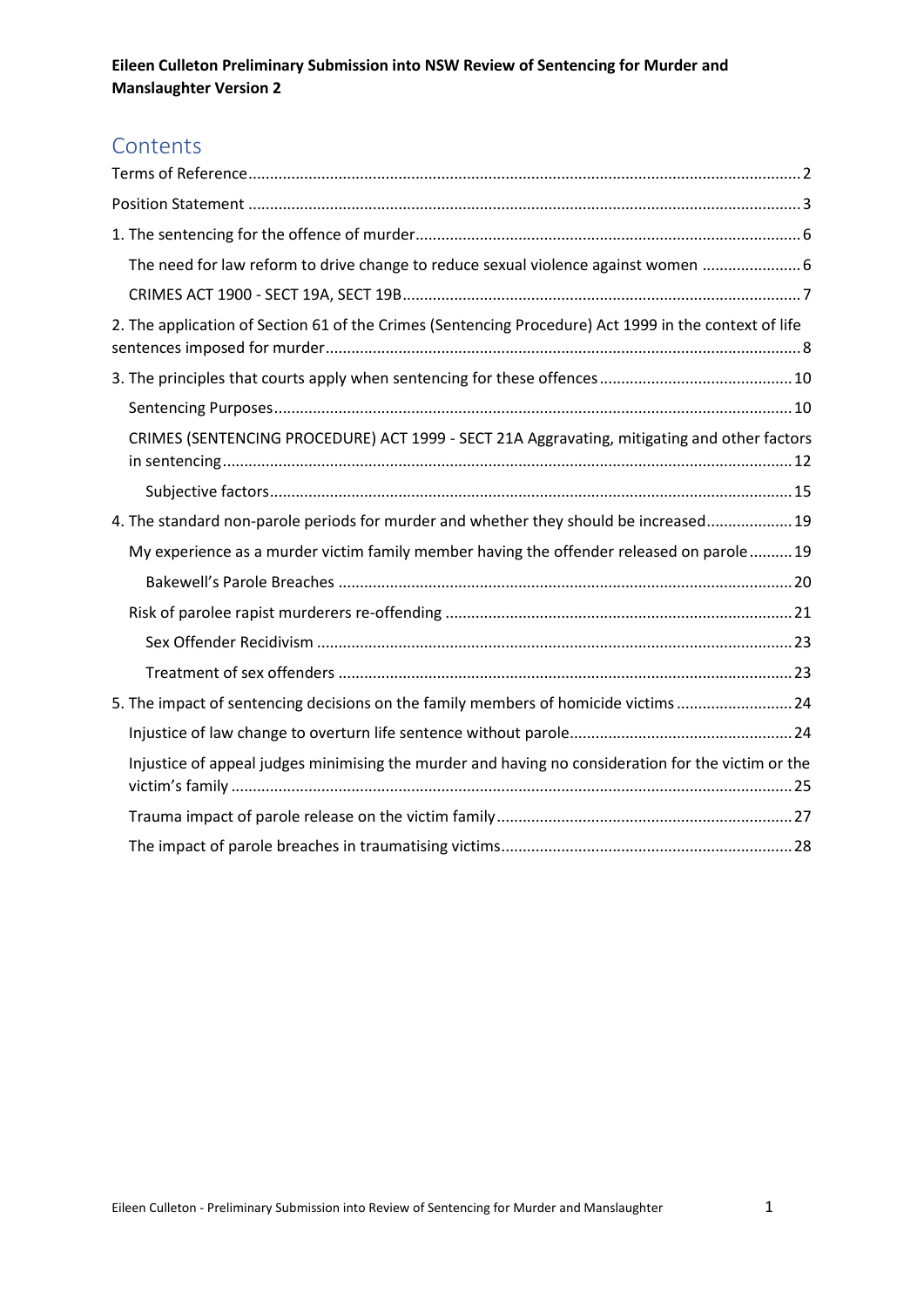## <span id="page-1-0"></span>Terms of Reference

The following terms of reference will be addressed in this submission:

- 1. The sentencing for the offences of murder under sections 19A (Murder) and 19B (Mandatory Life Sentences for murder of police officers) of the Crimes Act 1900 (NSW)
- 2. The application of section 61 of the Crimes (Sentencing Procedure) Act 1999 in the context of life sentences imposed for murder
- 3. The principles that courts apply when sentencing for these offences
- 4. The standard non-parole periods for murder and whether they should be increased
- 5. The impact of sentencing decisions on the family members of homicide victims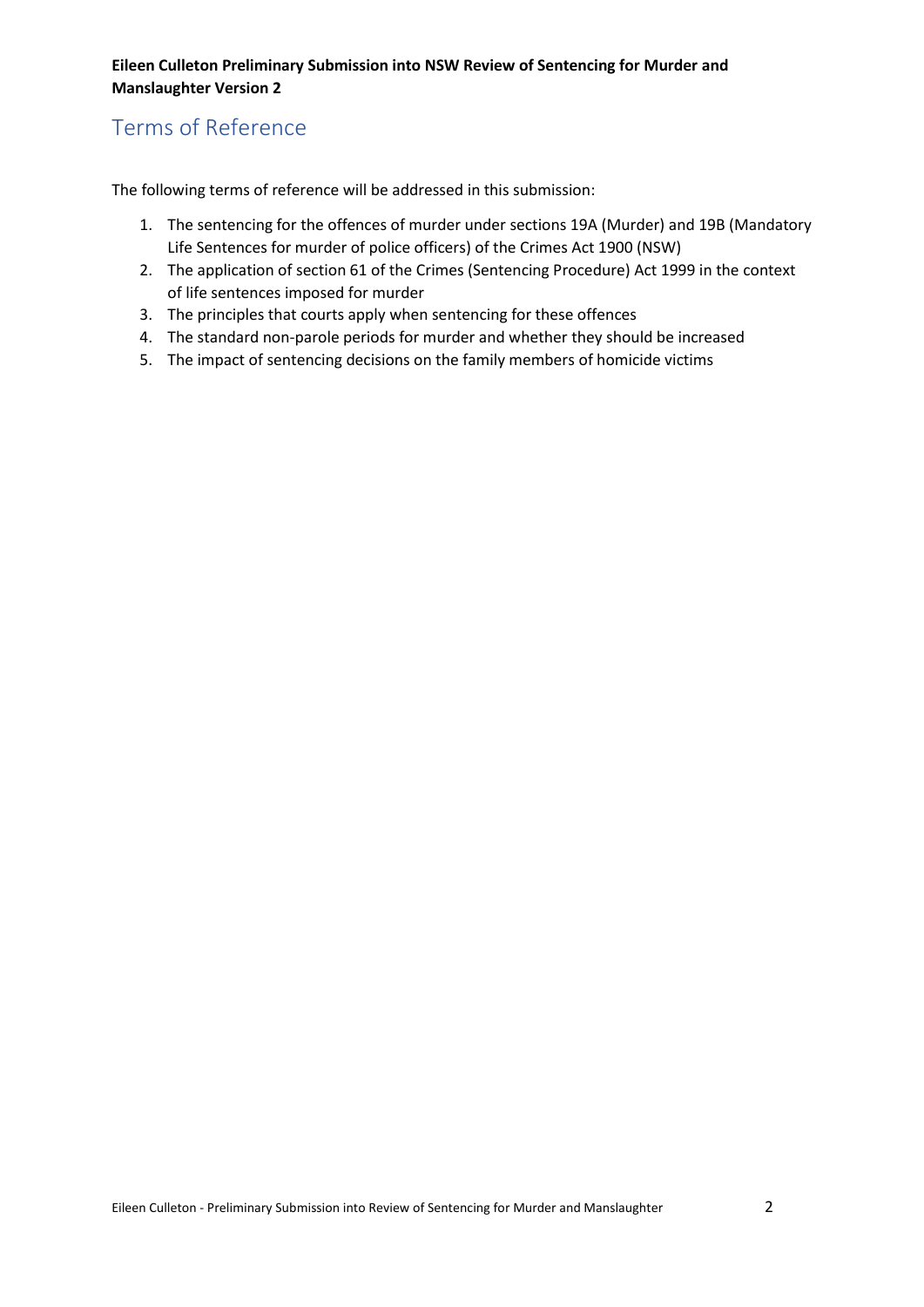# <span id="page-2-0"></span>Position Statement

My name is Eileen Culleton. I am a resident of NSW and the sister of murder victim Anne-Marie Culleton. Anne-Marie was raped and murdered on 23 February 1988 when Jonathan Peter Bakewell, 26, broke into her flat in the middle of the night when she was sleeping. Anne-Marie was only 20.

The rape and murder occurred in the Northern Territory by Bakewell who was on the run from South Australia after breaching his parole. Despite being given a life sentence with no parole, the laws were changed and he was released in 2016 and is now living in South Australia. However, given that he has crossed borders to kill before, means that women in NSW are not safe from this dangerous offender. It is also important to be aware that Bakewell has previously applied to move to NSW, unsuccessfully because I protested to the authorities.

Since his release two years ago Bakewell has breached his parole twice for drug taking and I am living in perpetual fear that he may rape and murder again.

I am calling for the crime of rape and murder to receive a mandatory life sentence with no parole.

It is my position that society needs a zero-tolerance policy toward rapist murderers and this should be reflected in sentencing. They should never get a second chance to rape and murder another person again.

I am also calling for rape and murder to be a stand alone crime to reflect its gravity and to enable specific mandatory sentencing.

It is my belief that strong sentencing for the crime of rape and murder will send a strong message in society and help to reduce all violent crimes against women.

A mandatory life sentence with no parole for the crime of rape and murder meets the sentencing purposes of just punishment, crime prevention, community protection, community condemnation, making the offender accountable and recognising the harm done to the victim and their loved ones as well as the community.

Mandatory life sentencing without parole for rapist murderers also ensures certainty, equality and consistency of sentencing for the offenders, the victim families and the community.

Rape and murder is a gender crime which strikes fear into the hearts of all women in the community.

The brutal rape and murder of my sister Anne-Marie while she was asleep in her flat is every woman's worst nightmare. The murder was described by the sentencing judge as a horrific and callous crime.

Here in NSW, 17-year-old Vanessa Hoson was asleep in her family home when rapist murderer Terrence Leary broke in, attacked and murdered her in 1990. What horrifies me is that Leary was released on parole despite the victim family's protests, and in 2013 viciously stabbed and attempted to rape a woman at a bus stop. The victim is only alive today because the police arrived on the scene in time to save her. Even now, Leary only needs to serve 11 years before he will be eligible to apply for parole again.

It is incredulous that the sentencing judge for his rape and knife attack on the women at the bus stop took into account Leary's previous rehabilitation efforts in prison before his parole release. This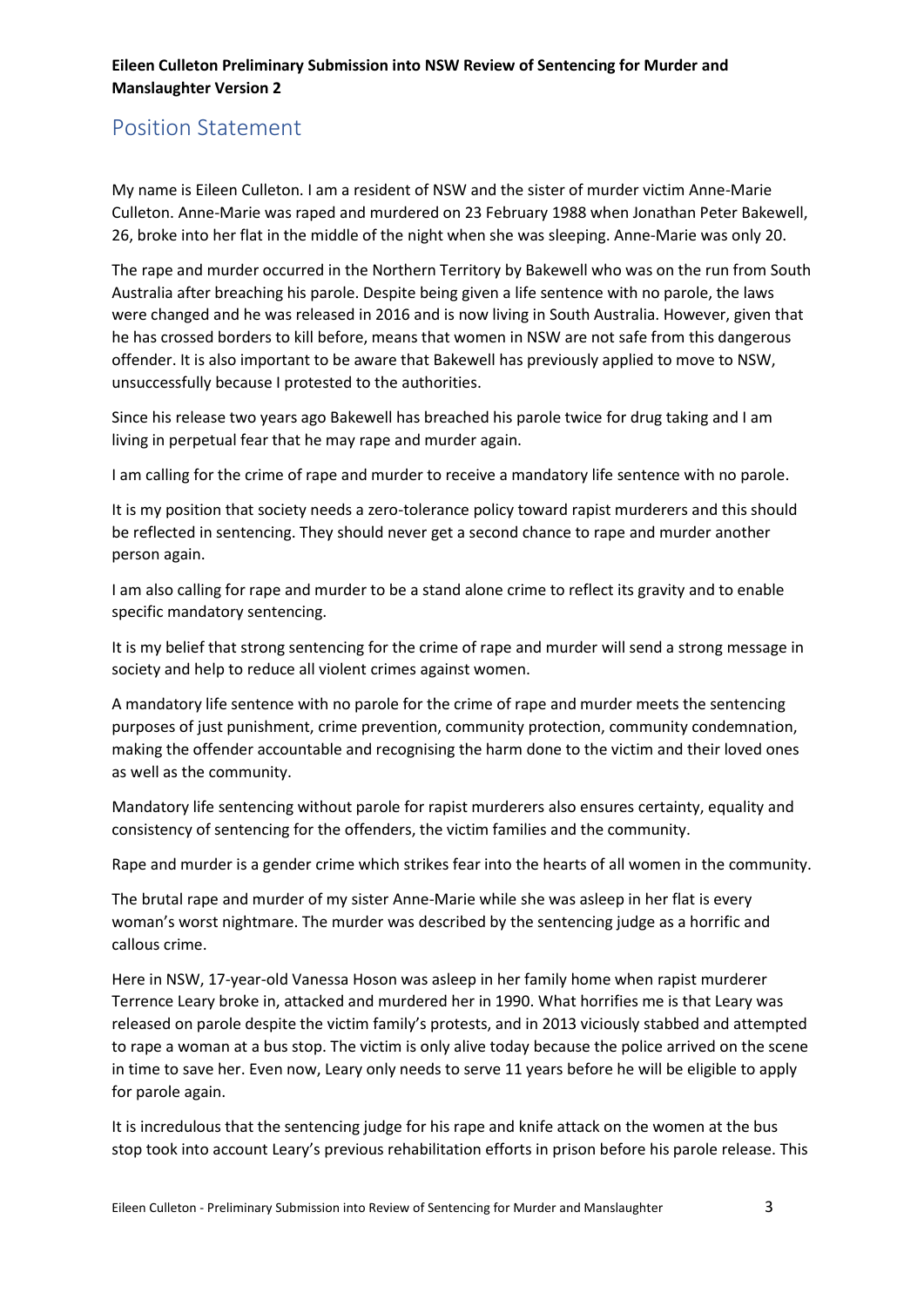is incredulous because evidently the prison rehabilitation programs did not work because Leary raped and attempted murder again.

What is also critical for legislators to note is that if a so called "model prisoner" like Leary could rape and attempt to murder another woman again, this is clear evidence that rehabilitation programs do not work and psychiatrists and psychologists who also have input to parole release applications – cannot predict human behaviour.

Sex offender recidivism rates alone reflect this.

Hence why we need to err on the side of women's safety. As well as this case being one of grave injustice, I believe it is also a prime example for the need for rapist murderers to be locked away for life with no parole.

The mood of the community towards the crime of the rape and murder of women and the offenders being released on parole is also striking anger. The community has had enough of weak sentencing and the revolving parole door for rapist murderers. This is evident by the Australia wide vigils, including across NSW, for victims Aiia Maasarwe, Eurydice Dixon and Jill Meagher.

Here in NSW community anger over parole applications by child rapist and murderer Neville Towner, who in 1989, thirty years ago, raped and murdered 4 year old Lauren Hickson, was demonstrated by a petition in 2018 signed by over 150,000 people. Like Bakewell, Towner's original life sentence without parole was overturned due to a change in legislation. This petition and the community sentiments expressed, demonstrates community attitudes towards releasing these dangerous offenders.

The recent community response to the death of one of Anita Cobby's rapist murderers, Michael Murphy, who was given a life sentence with no parole in 1987, also shows that over 30 years later community attitudes have not changed in relation to life sentencing for this crime.

As a victim family member who has experienced both justice being done through a life sentence without parole – and then justice ripped away due to law changes – and the murderer being released, I emphatically call for law reform to ensure this never happens to another victim family.

With the NT law change in 2004, Anne-Marie was robbed of justice, my family was robbed of justice and the community was robbed of justice.

Bakewell was transferred to prison in South Australia in 2005 and released on parole in 2016. I did not fight Bakewell's parole release because I had no surviving family in Australia to support me and I was suffering from the re-onset of post traumatic stress disorder (PTSD) which came back again at the prospect of his release - but 10 times worse. The severity of PTSD is exacerbated by the fact that Bakewell is free and could repeat his crime, and I am living in perpetual fear and anguish about this.

However I am now fighting to get Bakewell's parole revoked and him put back in jail, because after his two parole breaches for drug taking, and the fact that he was in breach of parole when he raped and murdered my sister, I strongly believe he still represents a great danger to the community and feel I have no choice but to fight this.

The problem is, that even if Bakewell's parole is revoked, I will have to fight the parole release battle for the rest of my life because he could be eligible to re-apply every 12 months as is the law in South Australia. This is a cruel and intolerable burden on the victim families.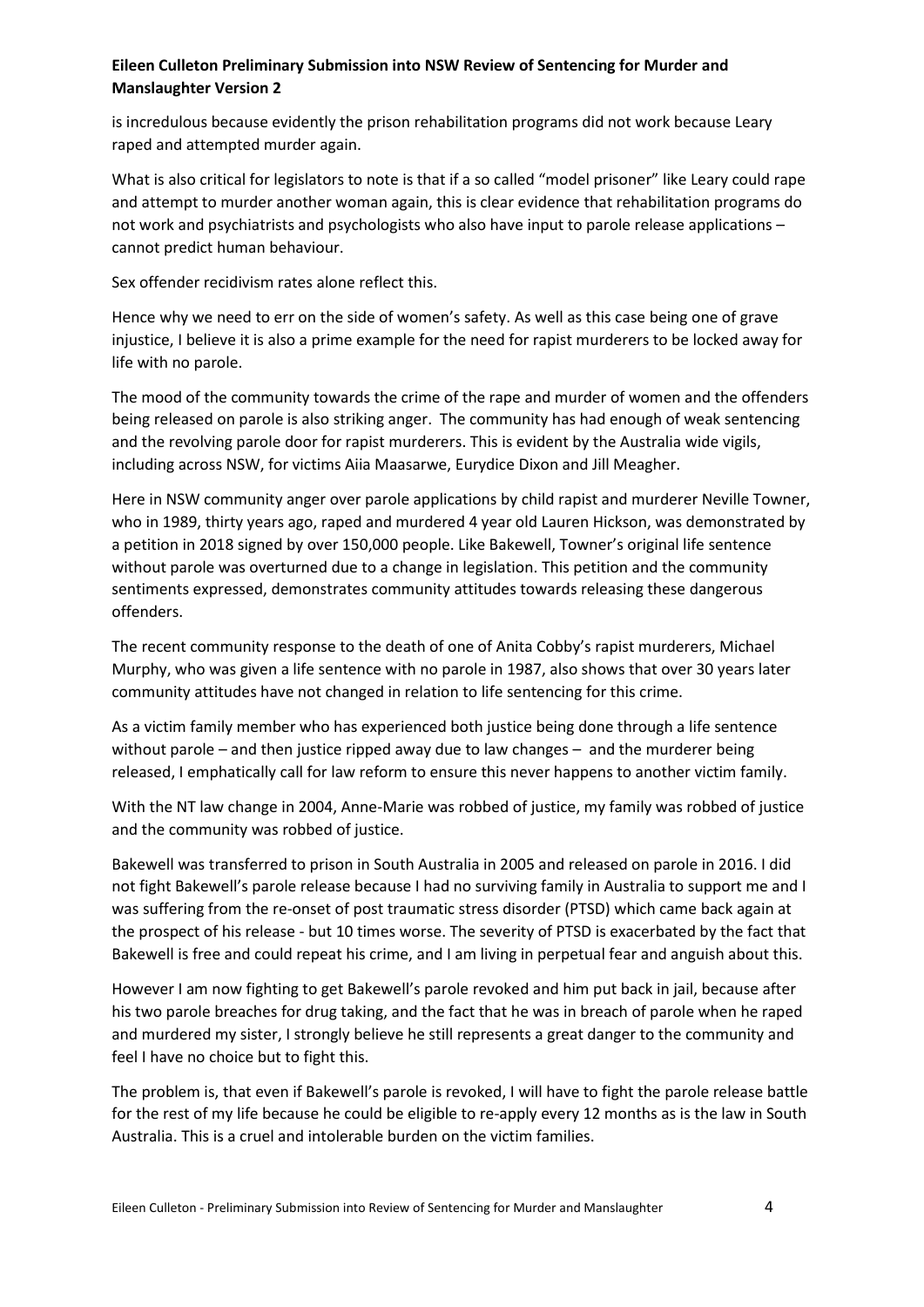Victim family members like myself and Vanessa Hoson's family should not have to fight rapist murderer's parole release and face the dire consequences when unsuccessful. It should not be up to the murder victim family to fight to keep the community safe.

Keeping our community safe is the role of our government and police, supported by the rule of law.

This is another important reason why we need mandatory life sentencing without parole for rapist murderers. Today there are victim families in NSW and across Australia living with the ongoing fight against the parole release of rapist murderers. This living nightmare for victim families has got to stop.

The proposed mandatory life sentencing without parole for rapist murderers will be vital for women's safety and for justice and ending the parole battle nightmare for victim families.

I commend the NSW government for their national leadership in calling for this murder and manslaughter sentencing review and hope the government will be strong and set a precedent Australia wide in addressing the crime of rape and murder which is a scourge on our society and ongoing risk to women's safety.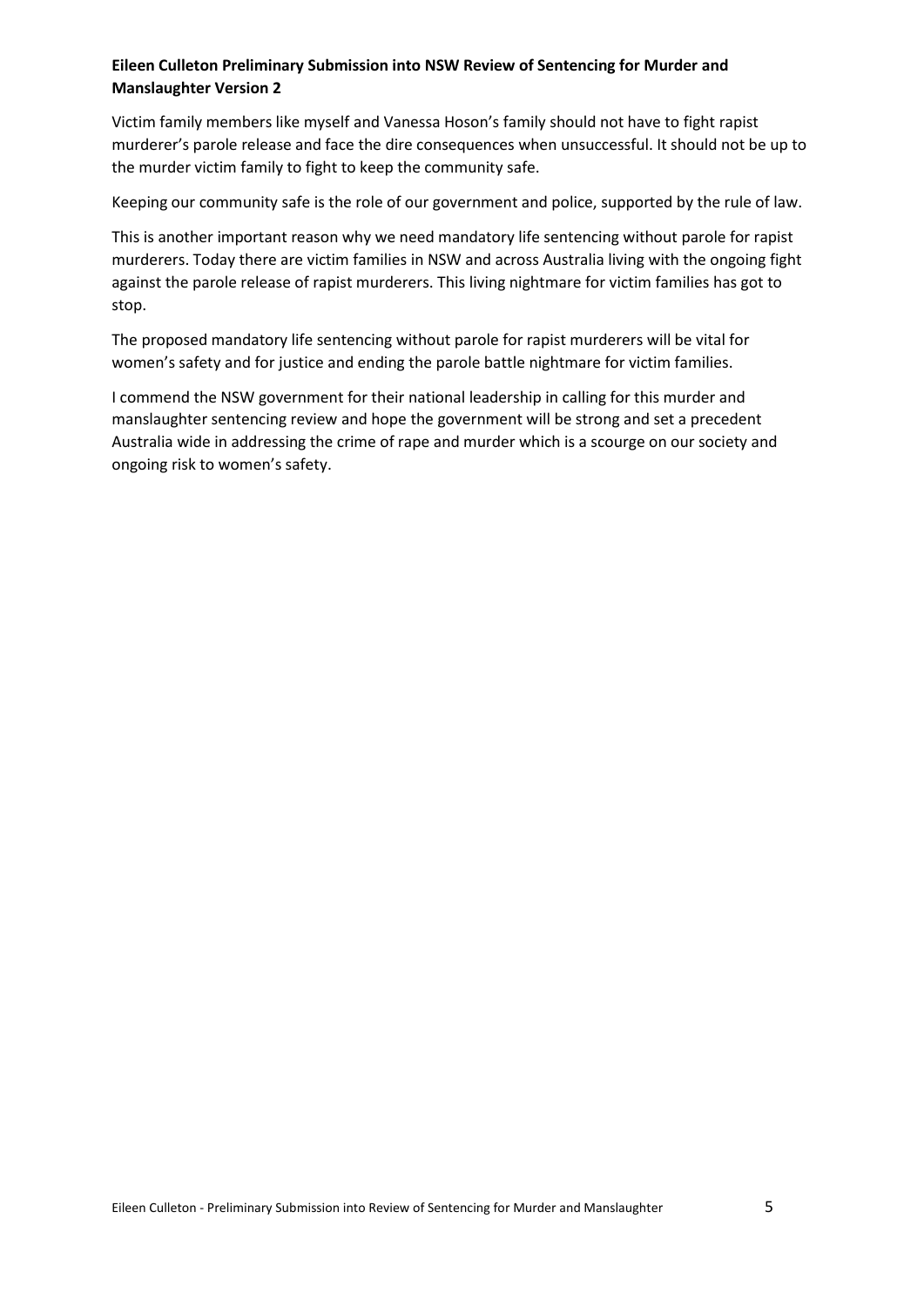# <span id="page-5-0"></span>1. The sentencing for the offence of murder

## <span id="page-5-1"></span>The need for law reform to drive change to reduce sexual violence against women

It is generally accepted that Australia has a problem with the rates of sexual violence against women.

1 in 5 women in Australia will experience sexual assault at some time in their life.<sup>1</sup>

I believe that part of the reason for the high rates of sexual assault is the weak sentencing laws for this crime exacerbated by weak sentencing of the ultimate crime of rape and murder.

In order to change these statistics, we need to institute laws that reflect the community's abhorrence for sexual violence against women.

By legislating for mandatory life sentencing for the crime of rape and murder, this will send a strong message that society condemns violence against women and will help to reduce the levels of sexual violence against women.

The rise of the #metoo movement globally and here in Australia demonstrates the change in public mood towards violence against women.

The mood of the community towards the crime of the rape and murder of women and the offenders being released on parole is also striking anger. The community has had enough of weak sentencing and the revolving parole door for rapist murderers. This is evident by the Australia wide vigils, including across NSW, for victims Aiia Maasarwe, Eurydice Dixon and Jill Meagher.

Here in NSW community anger over parole applications by child rapist and murderer Neville Towner, who in 1989, thirty years ago, raped and murdered 4 year old Lauren Hickson, was demonstrated by a petition in 2018 signed by over 150,000 people. Like Bakewell, Towner's original life sentence without parole was overturned due to a change in legislation. This petition and the community sentiments expressed, demonstrates community attitudes towards releasing these dangerous offenders.

The recent community response to the death of one of Anita Cobby's rapist murderers, Michael Murphy, who was given a life sentence with no parole in 1987, also shows that over 30 years later community attitudes have not changed in relation to life sentencing for this crime.

1

<sup>1</sup> http://www.nswrapecrisis.com.au/Portals/0/PDF/Sexual%20Assault%20The%20Law%20and%20Statistics.pdf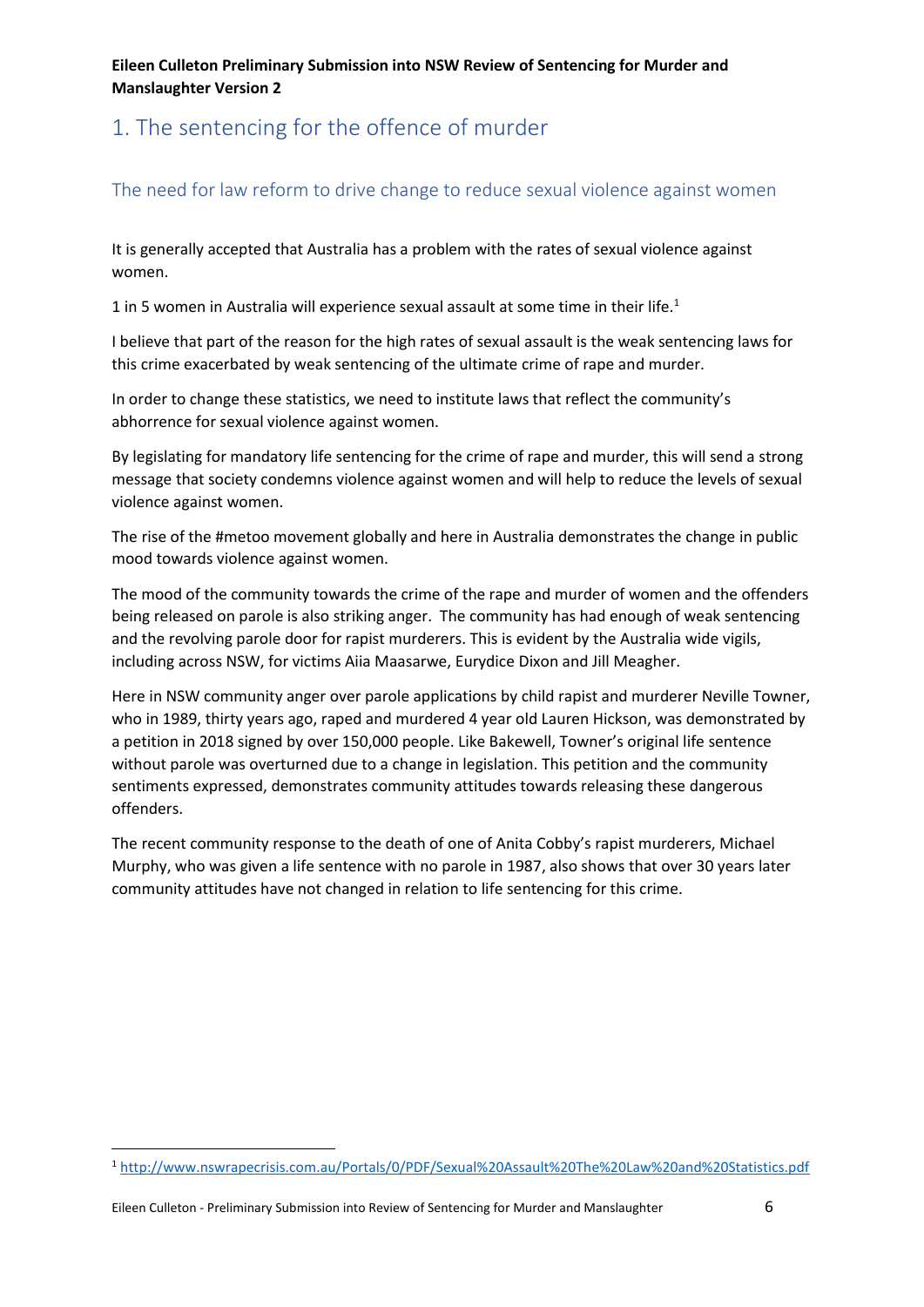## <span id="page-6-0"></span>CRIMES ACT 1900 - SECT 19A, SECT 19B

My Submission regarding reviewing sentencing for offences of murder and manslaughter under sections 19A<sup>2</sup> *(Murder)*, 19B<sup>3</sup> *(Mandatory Life Sentences for murder of police officers)* of the Crimes Act 1900 (NSW), in particular:

#### 1. Sentences imposed for homicides

It is my position that the crime of rape and murder needs to be a separate crime with its own section which carries a mandatory life sentence for the term of the person's natural life. For example:

#### *"19C (Mandatory Life Sentences for rape and murder)"*

This would bring the crime of rape and murder in line with 19B (Mandatory Life Sentences for murder of police officers).

The sentencing act also needs to be framed in a similar way to 19B to ensure that as per section (2), (4) and (5), the life sentence is for the term of the person's natural life, it is mandatory and no other law or act can authorise a court to impose a lesser or alternative sentence:

*"2) A person sentenced to imprisonment for life under this section is to serve the sentence for the term of the person's natural life.*

*(4) If this section requires a person to be sentenced to imprisonment for life, nothing in section 21 (or any other provision) of the Crimes (Sentencing Procedure) Act 1999 or in any other Act or law authorises a court to impose a lesser or alternative sentence.*

*(5) Nothing in this section affects the obligation of a court to impose a sentence of imprisonment for life on a person convicted of murder in accordance with section 61 of the Crimes (Sentencing Procedure) Act 1999 ."*

 $\overline{\phantom{a}}$ 

<sup>2</sup> http://www5.austlii.edu.au/au/legis/nsw/consol act/ca190082/s19a.html

<sup>3</sup> http://www5.austlii.edu.au/au/legis/nsw/consol act/ca190082/s19b.html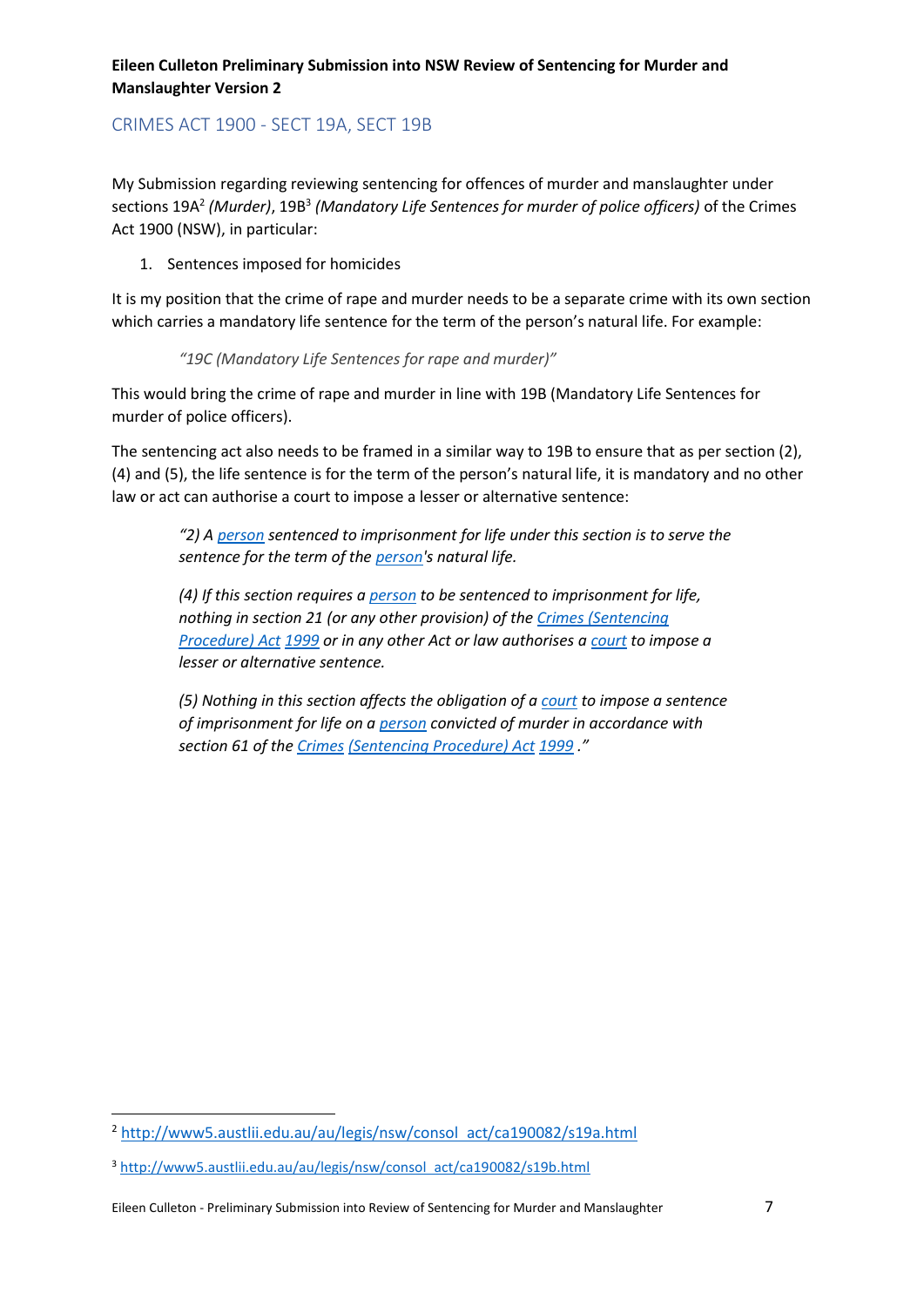<span id="page-7-0"></span>2. The application of Section 61 of the Crimes (Sentencing Procedure) Act 1999 in the context of life sentences imposed for murder

*"61 Mandatory life sentences for certain offences<sup>4</sup>*

*(1) A court is to impose a sentence of imprisonment for life on a person who is convicted of murder if the court is satisfied that the level of culpability in the commission of the offence is so extreme that the community interest in retribution, punishment, community protection and deterrence can only be met through the imposition of that sentence.*

*3) Nothing in subsection (1) affects section 21 (1). (aggravating, mitigating and other circumstances and relative seriousness of the offence)*

*(6) This section does not apply to a person who was less than 18 years of age at the date of commission of the offence."*

As stated earlier, regarding reviewing sentences for offences of murder under sections 19A (Murder) and 19B (Mandatory Life Sentences for murder of police officers), it is my position that the crime of rape and murder needs to be a separate crime with its own section which carries a mandatory life sentence for the term of the person's natural life. For example:

*"19C (Mandatory Life Sentences for rape and murder)"*

This would bring the crime of rape and murder in line with 19B (Mandatory Life Sentences for murder of police officers).

Just as with the murder of police officers, the rape and murder of a person is a crime which inherently meets the criteria for 61 (1):

> *"… the level of culpability in the commission of the offence is so extreme that the community interest in retribution, punishment, community protection and deterrence can only be met through the imposition of that sentence.*

The community sentiment in regard to the need for life sentencing for rapist murderers has not changed in the past 30 plus years since laws were changed to introduce parole to life sentence murderers.

As stated earlier, the mood of the community towards the crime of the rape and murder and the offenders being released on parole is striking anger. The community has had enough of weak sentencing and the revolving parole door for rapist murderers. This is evident by the Australia wide vigils, including across NSW, for victims Aiia Maasarwe, Eurydice Dixon and Jill Meagher.

Here in NSW community anger over parole applications by child rapist and murderer Neville Towner, who in 1989, thirty years ago, raped and murdered 4 year old Lauren Hickson, was demonstrated by a petition in 2018 signed by over 150,000 people. Towner's original life sentence without parole was

1

<sup>4</sup> http://www5.austlii.edu.au/au/legis/nsw/consol act/cpa1999278/s61.html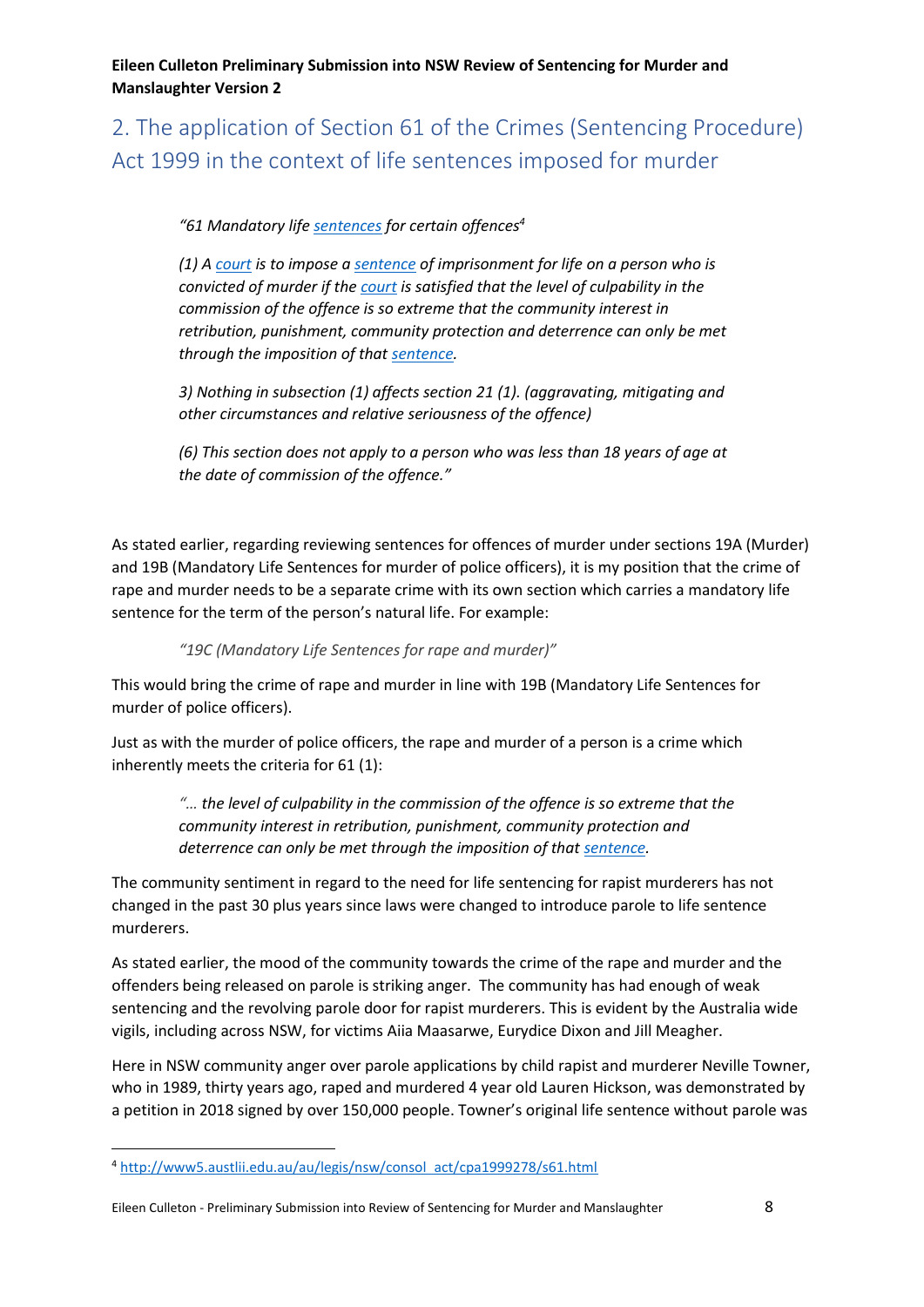overturned due to a change in legislation. This petition and the community sentiments expressed, demonstrates community attitudes towards releasing these dangerous offenders.

The recent community response to the death of one of Anita Cobby's rapist murderers, Michael Murphy, who was given a life sentence with no parole in 1987, also reinforces that over 30 years later community attitudes have not changed in relation to sentencing for this crime.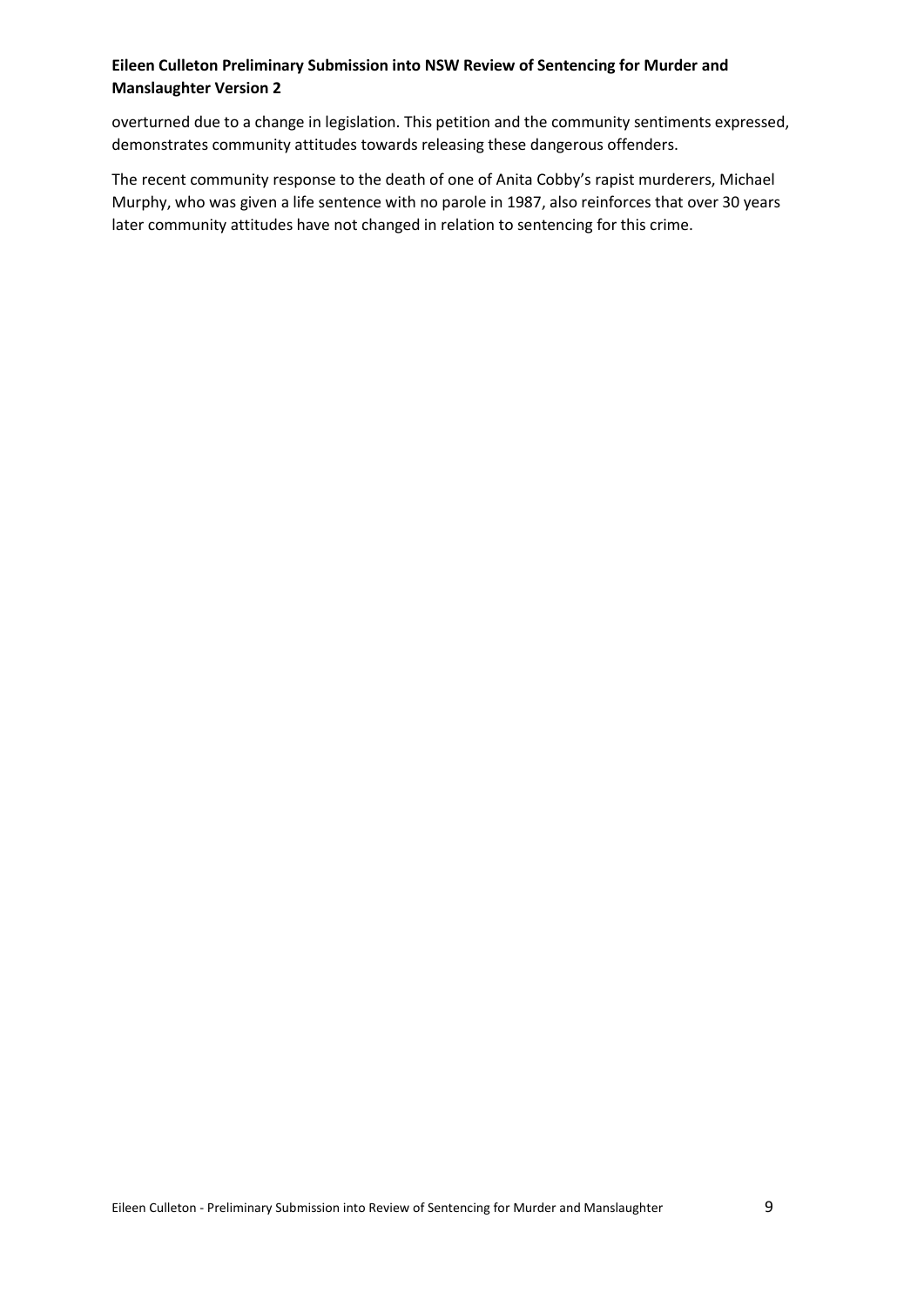# <span id="page-9-0"></span>3. The principles that courts apply when sentencing for these offences

## <span id="page-9-1"></span>Sentencing Purposes

The proposed mandatory life sentence without parole for the crime of rape and murder meets the purposes of sentencing under NSW law<sup>5</sup> in the following ways:

- 1. ensure that the offender is adequately punished for the offence
- 2. prevent crime by preventing the offender and other persons from committing similar offences
- 3. protect the community from the offender
- 4. condemn (denounce) the conduct of the offender
- 5. make the offender responsible (accountable) for his or her actions
- 6. recognise the harm done to the victim of the crime and the community
- 7. promote the rehabilitation of the offender

## **1. Ensure that the offender is adequately punished for the offence**

A life sentence with no parole is just punishment for taking a life in such a horrific and brutal way as is the case of a rape murder.

This is the community sentiment being constantly advocated for in petitions calling to prevent parole for rapist murderers. Recent petitions include the Lauren Hickson petition of 2018.

### **2. Prevent crime by preventing the offender and other persons from committing similar offences**

A mandatory life sentence without parole for rapist murderers will prevent crime by preventing the offender from repeating their crime.

The sentence will also prevent crime by acting as an effective deterrent for potential rapist murderers.

### **3. Protect the community from the offender**

1

A mandatory life sentence without parole for rapist murderers will protect the community from the offender repeating the crime and creating more victims.

### **4. Condemn (denounce) the conduct of the offender**

A mandatory life sentence without parole for rapist murderers would effectively condemn this crime. It would powerfully communicate society's condemnation and disapproval of this crime and send the message that society has a zero tolerance for crimes of rape with murder.

<sup>5</sup> http://www.sentencingcouncil.justice.nsw.gov.au/Pages/Sentencing/purposes-sentencing.aspx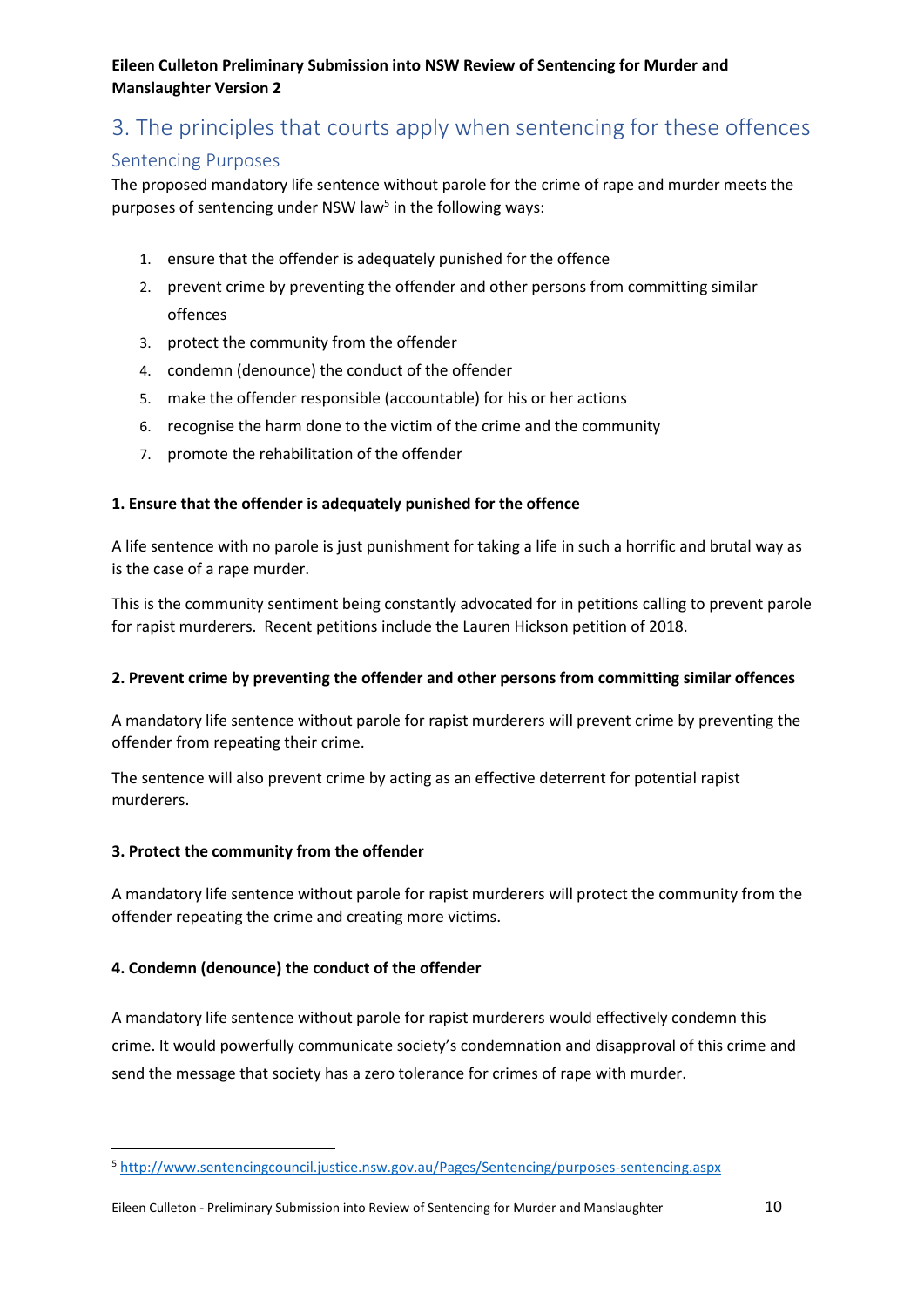#### **5. Make the offender responsible (accountable) for his or her actions**

A mandatory life sentence without parole for the crime of murder with rape would make the offender responsible for his or her actions.

It would also send a powerful message about society's attitudes about the offenders responsibility and accountability for the crime.

#### **6. Recognise the harm done to the victim of the crime and the community**

A mandatory life sentence without parole for the crime of rape and murder will serve to recognise the life lost of the victim of the crime and the lifelong harm inflicted on their loved ones.

The sentence will also recognise the harm to the community of having a woman raped and murdered in their midst and the fear it strikes in the hearts of women everywhere.

#### **7. Promote the rehabilitation of the offender**

A mandatory life sentence without parole for the crime of rape and murder will serve to acknowledge the reality that rehabilitation of rapist murderers cannot be guaranteed.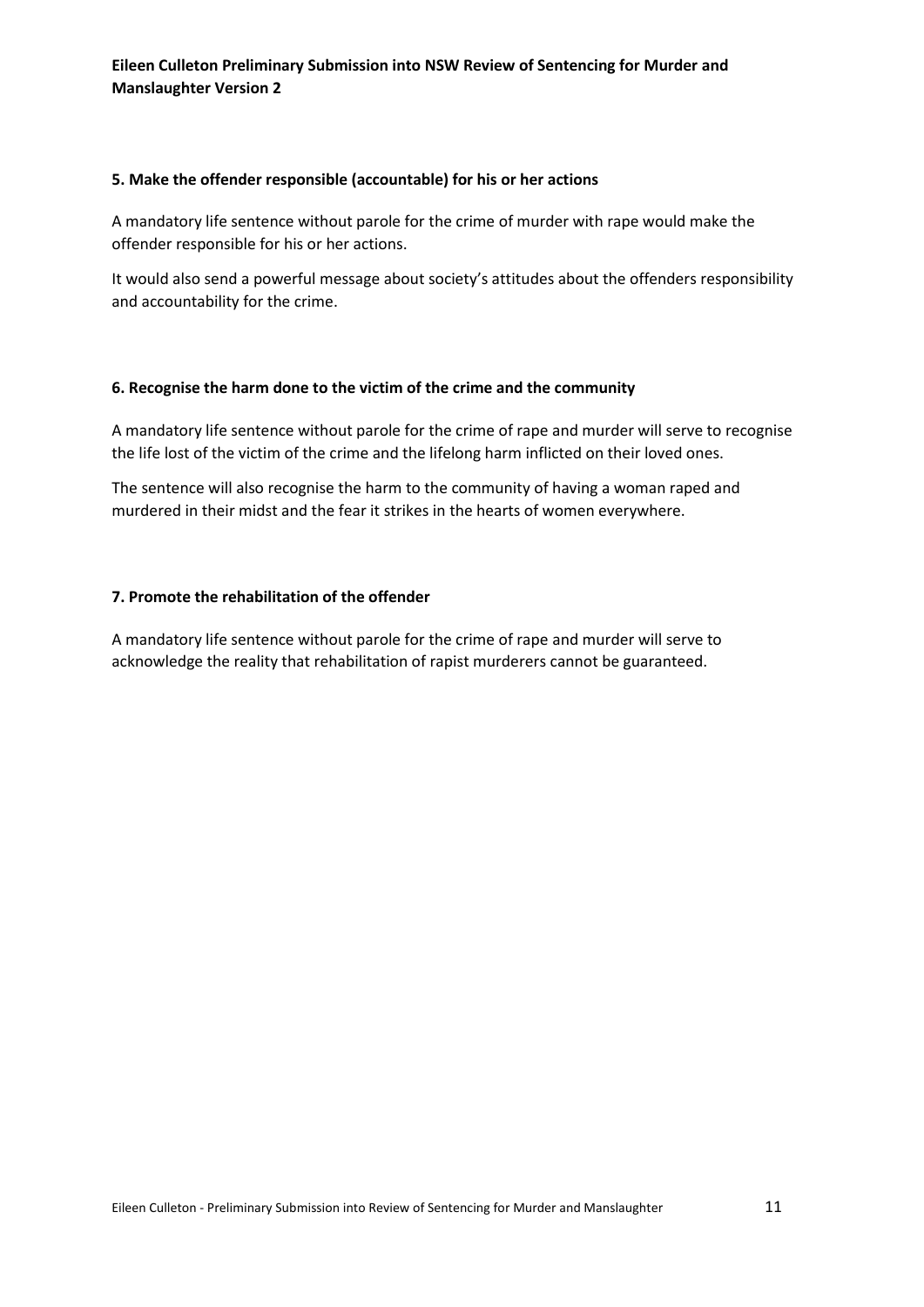## <span id="page-11-0"></span>CRIMES (SENTENCING PROCEDURE) ACT 1999 - SECT 21A Aggravating, mitigating and other factors in sentencing

As with 19B (Mandatory Life Sentences for murder of police officers), it is my position that section 21<sup>6</sup> should not apply to the crime of rape and murder, where at present it does:

*"3) Nothing in subsection (1) affects section 21 (1). (aggravating, mitigating and other circumstances and relative seriousness of the offence)"*

I strongly object to the application of aggravating and mitigating circumstances and any effort to try to reduce the seriousness of the offence.

The crime of rape and murder is an inherently extreme, horrific, abhorrent, violating crime which should not be minimised in any way.

The process of applying aggravating and mitigating factors to crimes of rape and murder leads to a degradation of justice as defence lawyers and even judges rank them according to a macabre hierarchy of depravity in which subsequent rape and murders are compared to 'worst' category of cases<sup>7</sup>.

This also applies to appeals. For instance a rape and murder 30 years ago, when brought up for appeal would then be reviewed in relations to 'worst cases' that have happened since then – which in NSW would include serial killer rape and murders such as the Ivan Milat backpacker murders. And the likely decision being made that the non-parole period should be reduced.

I have experienced the injustice of this practice in relation to subsequent appeals regarding nonparole periods. In 1989 when sentencing Bakewell to life without parole, the sentencing Judge Kearney described it as the most serious of crimes that warranted the sentence:

> *"Crimes such as the one you committed, Mr Bakewell, spread terror throughout the community, particularly amongst young women who live alone and who have to entrust their safety at night to the security of the locks of their doors. To such ordinary people, although you may not understand it, you are a figure of nightmare. They are entitled to look to the system of justice to protect them from such people as you and to demand a punishment which reflects their abhorrence of what you did.*

> *In your case, the punishment laid down by law, is not a matter within my control, it is the punishment of imprisonment for life for the murder which you committed. I consider it is a punishment which in your case is fully warranted in every way and indeed represents the minimum punishment which a civilised society can rightly demand be imposed upon you.*

> *In causing the death of this young woman you displayed such complete heartlessness and lack of any human compassion as to mark you out clearly from your fellow man. That you should be required by law to be condemned to prison for life reflects in part the community's horror at what you did and their*

<sup>6</sup> http://www5.austlii.edu.au/au/legis/nsw/consol act/cpa1999278/s21a.html

<sup>7</sup> http://www.sentencingcouncil.justice.nsw.gov.au/Pages/Sentencing/factors-sentencing.aspx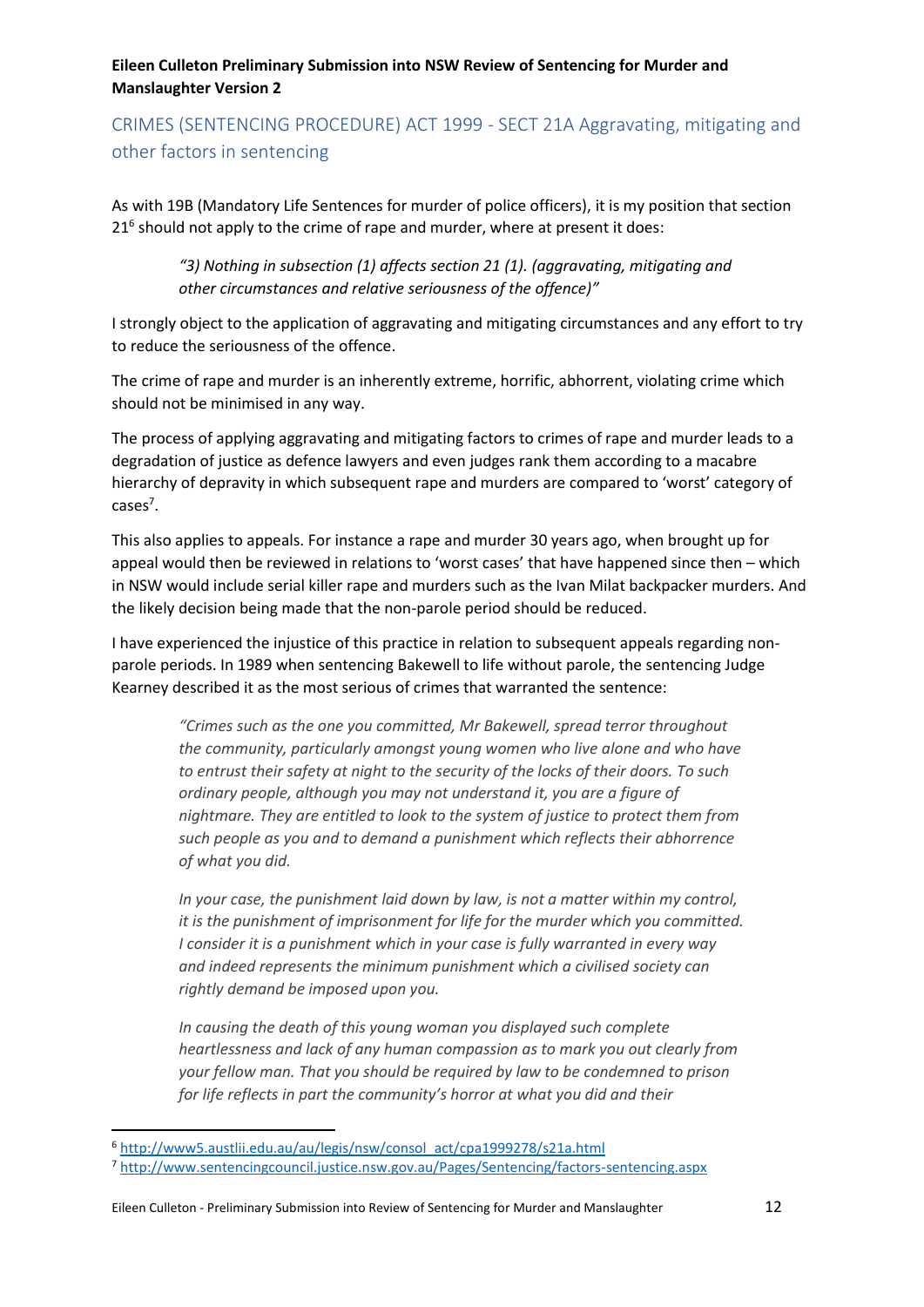*legitimate and proper need that the risk which you present to the community be removed from the community for many years to come.*

*The punishment now inflicted upon you contains some small element of retribution for what you did, which society can properly demand be imposed on you both for her and for those people … on whom you have brought untold grief.*

*As a person in prison for life, Mr Bakewell, you are not eligible to be considered for parole. You may, however, be considered for release at some future time if the executive decides that the prerogative of mercy should be extended to you. If and when that matter arises for consideration, many years will have rolled past. People alive today and vitally affected by these elements may have joined your victim in her grave and be unable, effectively, to express their view about your release. The memory of the authorities who may consider the question of your release may have faded [it maybe] that they can only gain their knowledge from the written record.*

*I think it is therefore important to state, as I now do, that despite your limited prior criminal record I regard you at this time as a highly dangerous person who represents an extreme risk to the ordinary members of the community and, as such, you are a person unfit to live freely in society at least for many many years to come.*

*Whether you should ever be permitted to live again as an ordinary member of society is something cannot now at this time be determined."*

#### *Judge Kearney 1989*

The judge's sentiment was expressed in the community at the time. In a NT Parliamentary Debate on Wednesday 28 February 1990<sup>8</sup> regarding the murder and trial, it was agreed that the crime was 'particularly horrific'. The Chief Minister Mr Perron said:

*"The crime which we have been discussing was particularly horrific. Fortunately, in my view, justice was done."* 

#### Another Minister, Mr Bell said:

 $\overline{\phantom{a}}$ 

*"I remind the honourable members of the specific murder case involved. It was particularly horrific. It was a matter of deep concern that such a horrific crime should occur in Darwin. Reading some of the transcript of the case, I felt that the person convicted was somewhat less than human."*

However in 2007, after the laws had changed to allow non-parole periods to be set and Bakewell was appealing the NT Department of Public Prosecutions Application to the Supreme Court to increase his non-parole period from 20 years to 25 years following the new legislation for murders involving rape, Judge Southwood minimised the seriousness of the murder. He made the following remarks:

<sup>8</sup> http://classic.austlii.edu.au/au/legis/nt/consol act/paa227/notes.html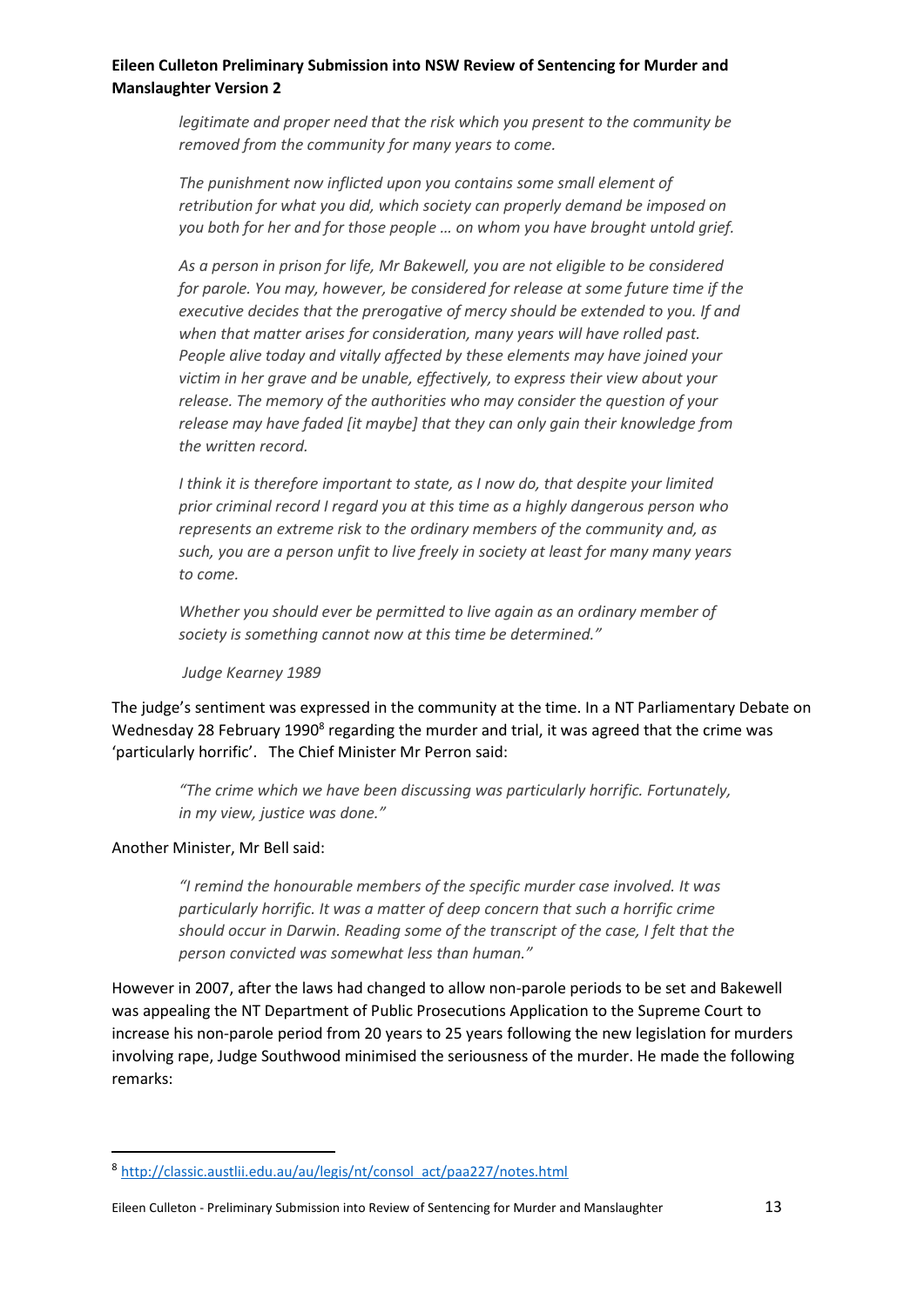*"…I would have determined that the relative seriousness of the crime of murder committed by Bakewell was not such as to require a longer non-parole period than 20 years." <sup>9</sup>*

*Judge Southwood 2007*

It appears from the appeal transcript that Judge Southwood re-tried the case based on "worst" category of cases that exist to date, outlining both aggravating and mitigating factors and his own personal subjective view.

*"Having considered all of the objective and subjective factors referred to above and given what I consider to be appropriate weight to the sentencing purposes of punishment, denunciation and general and specific deterrence I would have determined that the relative seriousness of the crime of murder committed by Mr Bakewell was not such as to require a longer non-parole period than 20 years. Nor it the level of Mr Bakewell's culpability such as to require the court to fix a non-parole period."<sup>10</sup>*

One particularly reprehensible statement Judge Southwood made was:

*"The objective seriousness of the offending is also qualified by the facts that apart from the piece of sheet no weapons were involved in the attack on Ms Culleton and the prisoner did not mutilate her body."<sup>11</sup>*

Can you imagine how I felt as Anne-Marie's sister reading that statement?

What has our justice system come to when judges are giving a rapist murderer credit for not using weapons, other than a sheet to strangle his victim? In fact Bakewell did not need a weapon. His brute strength was his weapon. Brute strength that enabled him to bash in her locked door. Brute strength that had him initially strangling her with his hands. Brute force that enabled him to tear a sheet to use as a ligature to suffocate her to stop her screaming and fighting as he raped her.

Let's not forget Eurydice Dixon and Jill Meagher were both strangled by their rapist murderers.

I fail to see how this can make it any less of a horrific crime. As stated earlier community shock and outrage at the rape and murders of Eurydice Dixon and Jill Meagher, both of whom were strangled, demonstrates that it is the crime itself that is of objective seriousness – not the method of murder.

Secondly, what has our justice system come to when judges are giving a rapist murderer credit for not mutilating the victim's body? How can this possibly in the eyes of any fair minded person serve to reduce the seriousness of the crime?

For the record, Bakewell did mutilate Anne-Marie's body. He threw her body under a scalding hot shower to remove evidence. In the NT Parliament Question Time on Monday 19 October 2009<sup>12</sup> after Bakewell's successful appeals to reduce his non-parole period from 25 years to 20 years, this was raised as part of the horror of the crime:

<sup>9</sup> http://www.supremecourt.nt.gov.au/archive/doc/judgements/2007/ntsc/20071016ntsc51.html

<sup>10</sup> http://www.supremecourt.nt.gov.au/archive/doc/judgements/2007/ntsc/20071016ntsc51.html

<sup>11</sup> http://www.supremecourt.nt.gov.au/archive/doc/judgements/2007/ntsc/20071016ntsc51.html

<sup>12</sup> NT Parliament Question Time Monday 19 October 2009 p505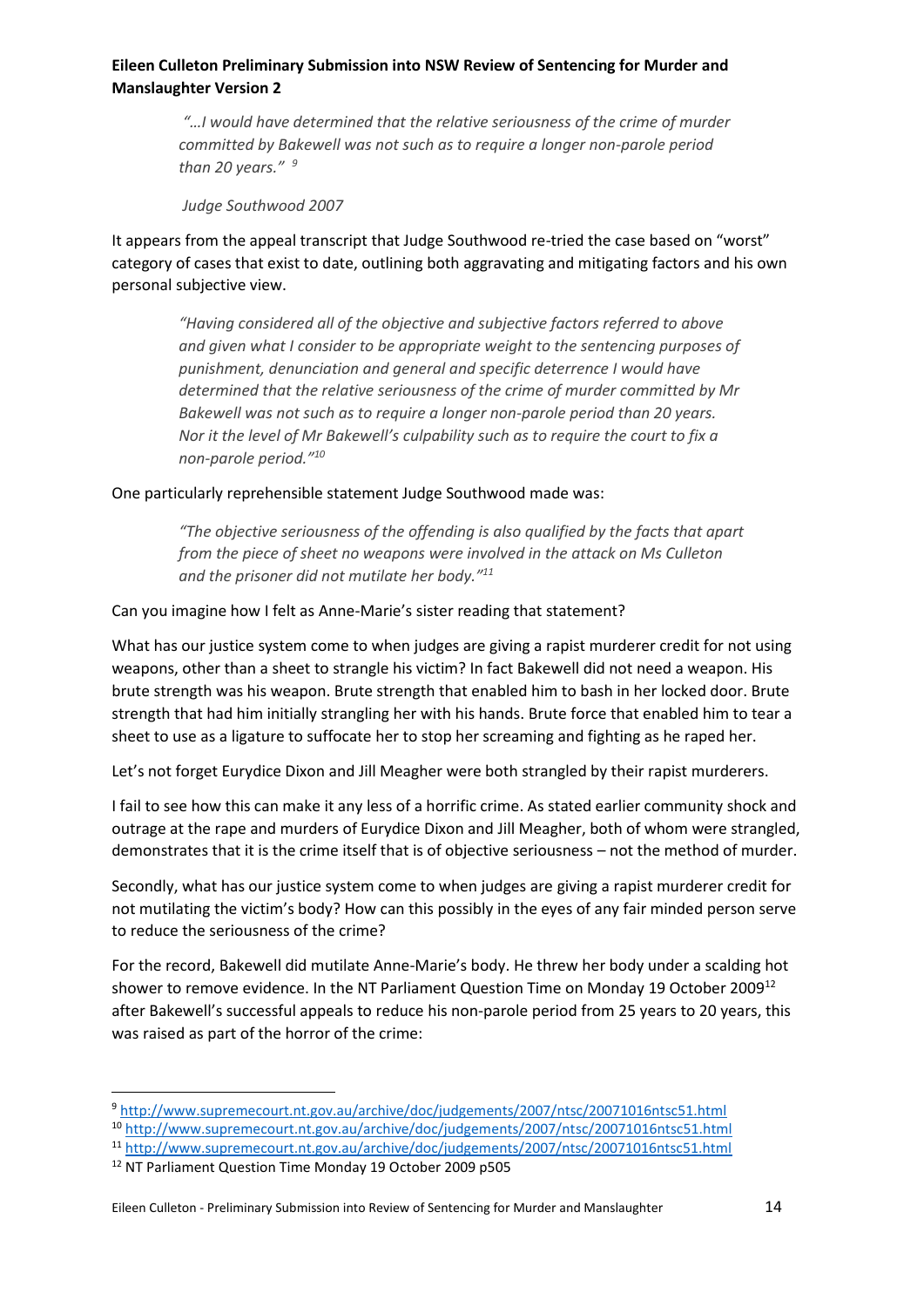*"Mr MILLS to CHIEF MINISTER*

*In 1988, Jonathan Peter Bakewell raped and murdered his next door neighbour, Anne Marie Culleton, before throwing her body under a scalding hot shower."*

Again, can you imagine how I felt as Anne-Marie's sister reading this, and then reading Judge Southwood's comments?

Also for the record, 21 years later in 2009, both sides of government were acknowledging it was a horrendous crime and stating that they do not believe Bakewell should have been given parole.

### *Mr MILLS (continued)*

*"Under your soft sentencing regime, Jonathan Peter Bakewell has been granted parole by the South Australian Parole Board and could be released from prison at any time. Given the aggravated nature of Bakewell's crime, he should have served at least 25 years inside. Can you explain to Territorians how it is that Bakewell could soon be walking free? Do you think Jonathan Peter Bakewell has done his time for his crime?*

#### *ANSWER*

*Madam Speaker, it was an absolutely horrendous crime. I personally know some of our police officers involved in that investigation.*

*Regarding Bakewell being released on parole, we did challenge that matter in the High Court. We did not believe he should be granted parole. Ultimately the High Court rejected our challenge. The position of the government is that he should not have been granted parole."*

This change in the judicial system's attitudes towards the crime of rape and murder, based on the use of sentencing factors such as aggravation and mitigation and subjective factors relating to the offender themselves is what is contributing to reducing what judges deem the 'level of seriousness' of the murder.

I believe this is having a detrimental flow on effect on levels of sexual violence that is pervading like a cancer in our society.

### <span id="page-14-0"></span>Subjective factors

I also strongly object to the application of subjective factors about the offender in relation to rapist murderers in order to reduce their sentence. For example:

*(*3) (e) the offender does not have any record (or any significant record) of previous convictions

It is my strong view that if a person has raped and murdered someone, they don't need to have a previous record in order to deserve a life sentence.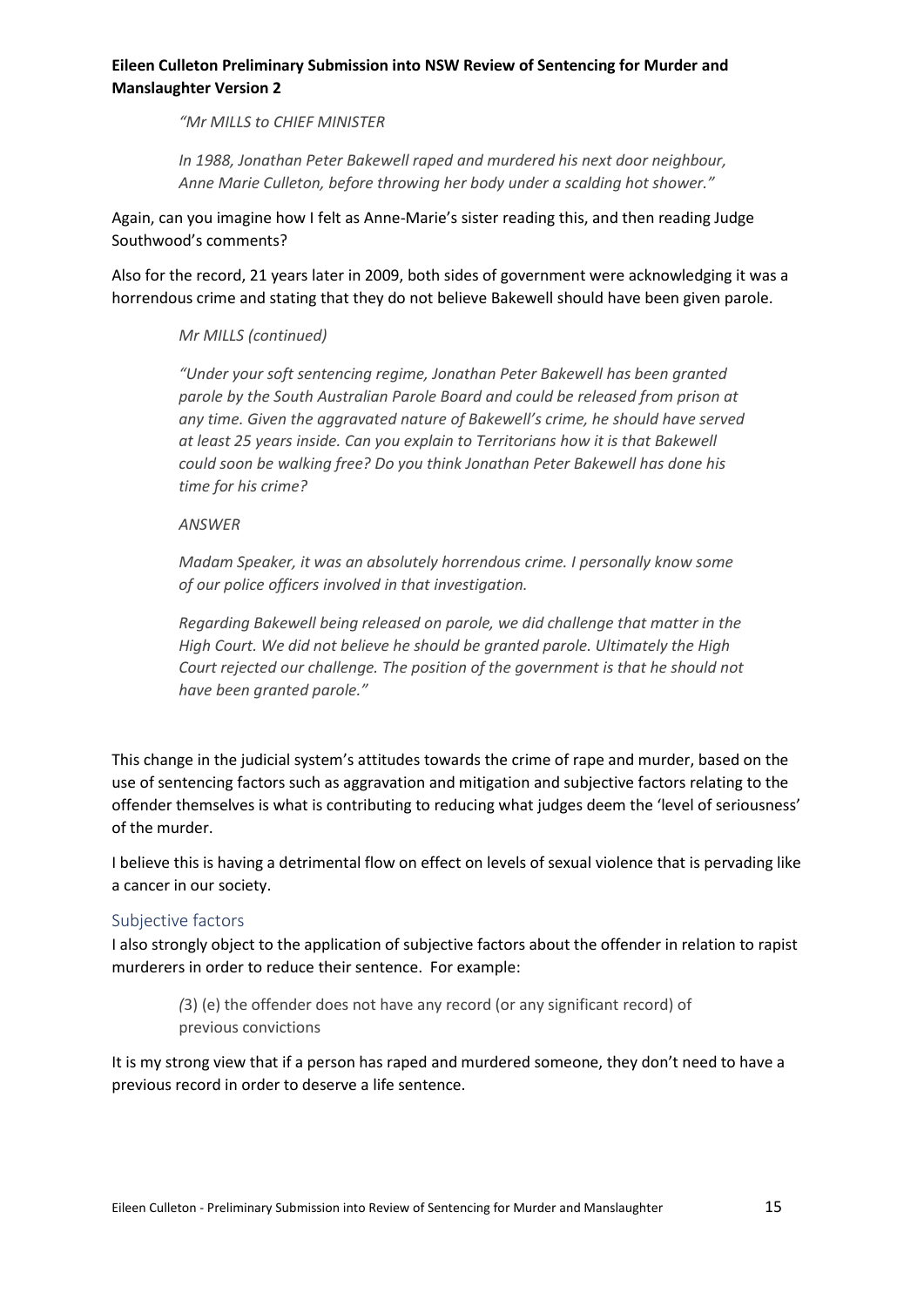It is also important to note that given that 80% of sexual assaults go unreported<sup>13</sup> the fact that the offender does not have a previous criminal record does not guarantee they have not raped before. Indeed according to sex offender recidivism statistics and sex offender profiling it is highly likely they have, but that they just haven't been caught.<sup>14</sup>

Another example that is self evidently a contradiction of terms is:

*(f) the offender was a person of good character*

If a person has raped and murdered someone they are evidently not a person of good character.

Another strong point of objection I have is regarding the applying rehabilitation factors, when rehabilitation programs are of questionable effectiveness when it comes to rapist murderers:

*(g) the offender is unlikely to re-offend,*

*(h) the offender has good prospects of rehabilitation, whether by reason of the offender's age or otherwise,*

In regard to the effectiveness of treatment of sex offenders an Australian Institute of Criminology report found this to be questionable:

*"While it is assumed that treatment will reduce the risk of sexual recidivism, the evidence is ambiguous. There have been few systematic evaluations of treatment programs and no definitive results regarding treatment efficacy."<sup>15</sup> P8*

I also refer to Judge Syme's comment in regard to treatment for rapist murderer Terrence Leary after his attempted rape and knife attack on a woman after his parole release:

*"Not all forms of antisocial behaviour can be treated through therapy." <sup>16</sup>*

#### **Remorse**

Then we come to the issue of remorse:

*i) the remorse shown by the offender for the offence, but only if:*

*(i) the offender has provided evidence that he or she has accepted responsibility for his or her actions, and*

 $\frac{1}{13}$ 

https://www.aph.gov.au/about parliament/parliamentary departments/parliamentary library/publications archive/archive/violenceagainstwomen

<sup>14</sup> https://aic.gov.au/publications/archive/recidivism-of-sexual-offenders

<sup>1515</sup> https://aic.gov.au/publications/archive/recidivism-of-sexual-offenders p8

<sup>16</sup> https://www.smh.com.au/national/nsw/terrence-leary-given-another-chance-for-parole-after-explosiveattack-20160329-gnsq8w.html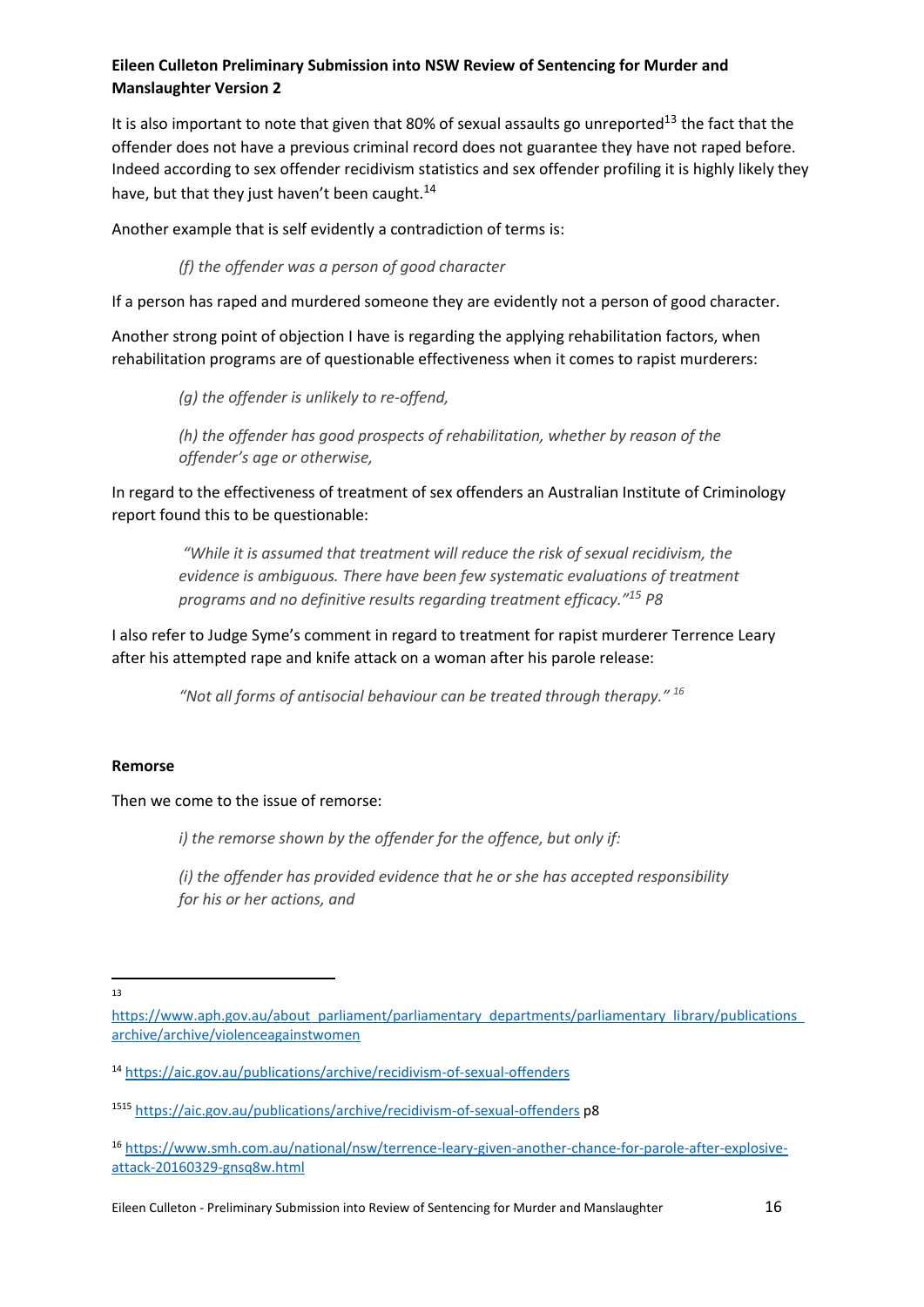*(ii) the offender has acknowledged any injury, loss or damage caused by his or her actions or made reparation for such injury, loss or damage (or both),*

This is problematic because genuine remorse is something that is impossible to ascertain because no one can read someone's heart. It is also problematic because offenders are told that if they 'tick the boxes' in expressing remorse they will receive a reduction in their sentence.

I have personal experience of this in relation to my sister's rapist murderer Bakewell. The appeal Judge Southwood also cited Bakewell's new found remorse in prison as a subjective factor in his conclusion that Bakewell's rape and murder of Anne-Marie Culleton was at a reduced level of seriousness:

> *"Mr Bakewell admits that he is responsible for the crimes that he committed and he is remorseful for his crimes."<sup>17</sup>*

I beg to differ and have personal experience that even an apology letter is not necessarily worth the paper it is written on.

While I did not have the strength to fight the parole application battle for my sister's rapist murderer, because of all that a successful battle would require including mounting a public campaign with a petition, media publicity and a social media campaign; what I did decide to do was to write a forgiveness letter to my sister's murderer.

My objective for this was to touch his heart and hopefully precipitate a change of heart. However I made it very clear that I was not forgiving him for his crime of rape and murder, but only for the impact his crime had on me personally. I also made it clear that I did not believe justice was being done in releasing him but that I did not have the strength to fight his parole due to the re-onset of PTSD at the prospect of his release.

As it happens Bakewell did write back with an apology letter which appeared to express remorse. However I have come to realise, on examining his statements in light of the facts, that this remorse was not genuine. For example he said that he was sorry from day one of the murder. When I read a transcript of his confession containing callous comments he made in regard to the victim, I did not see evidence that he was sorry from day 1. The facts are that despite making a confession on video including video reenactments of the murder, Bakewell launched an appeal to prevent the evidence being presented to a jury. In addition to this he initially pleaded not guilty on all counts and only pleaded guilty to the count of rape during the trial.

Further to this, after the laws were changed to grant life sentence murderers parole, and the DPP, in enacting the new legislation, applied to the court after 19 years to increase his non-parole period from 20 to 25 years due to the fact that the murder included rape, Bakewell appealed all the way to the High Court of Australia. This attracted a great deal of publicity and public comment. It also meant the details of my sister's rape and murder were accessible on the internet, despite the murder occurring before the internet existed, resulting in additional anguish for myself and my family. Combine these facts and any reasonable person would come to the conclusion that Bakewell's remorse is a case of 'crocodile tears.'

<sup>17</sup> http://www.supremecourt.nt.gov.au/archive/doc/judgements/2007/ntsc/20071016ntsc51.html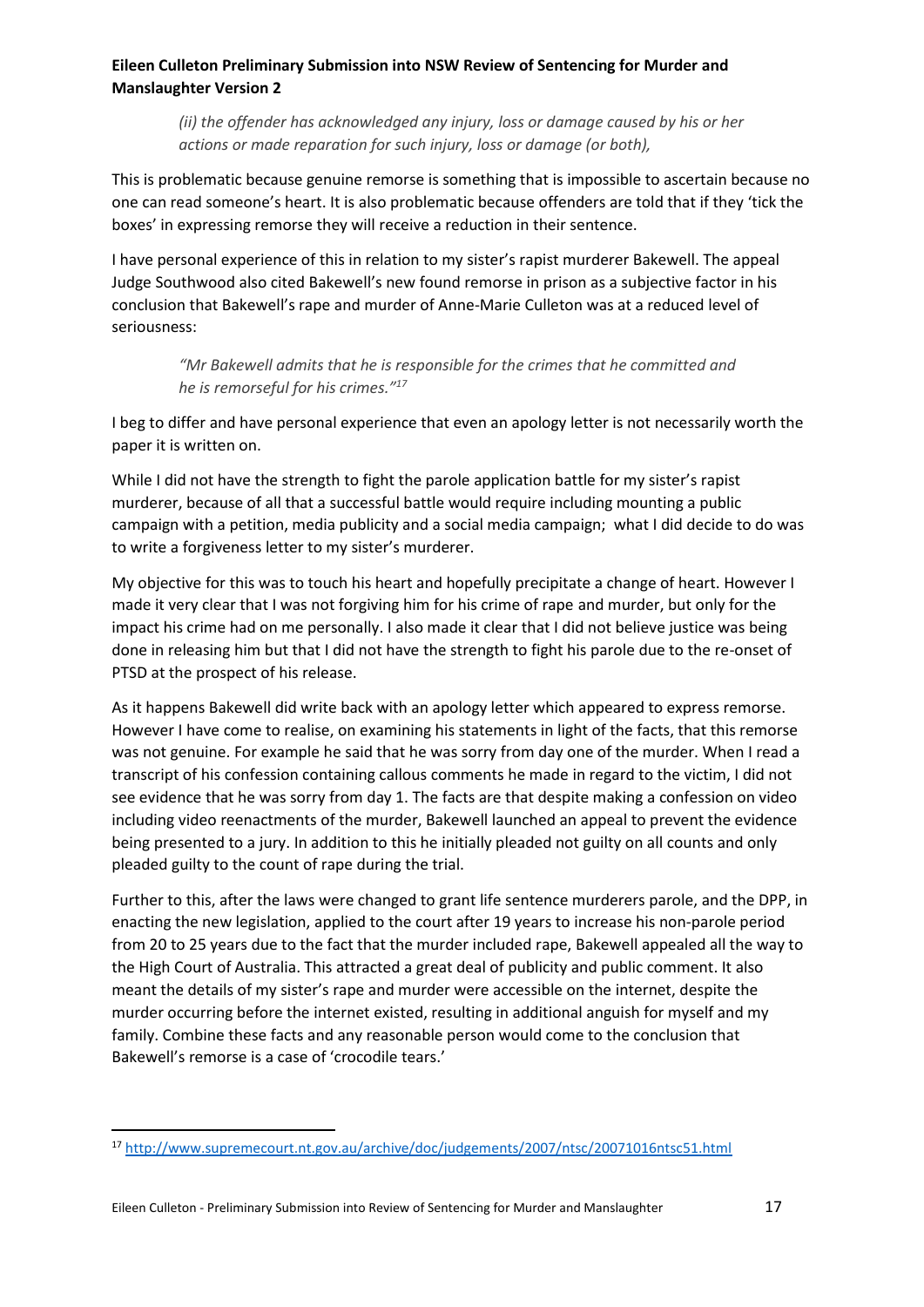There are more aggravating factors, mitigating factors and subjective factors that I could respond to, but I trust my examples suffice to support my argument that they should not be applied to the crime of rape and murder.

#### **Culpability**

Finally I would like to address the issue of culpability. It is my strong view, and the view of any reasonable fair minded person, that the act of rape and murder carries an inherent culpability and in particular moral culpability. The act of rape and murder by its very nature is intentional.

In conclusion, it is clear that, like 19B (Mandatory life sentences for murder of police officers), in which Section 21 and all other acts do not apply, so the crime of rape and murder needs to be framed the same way.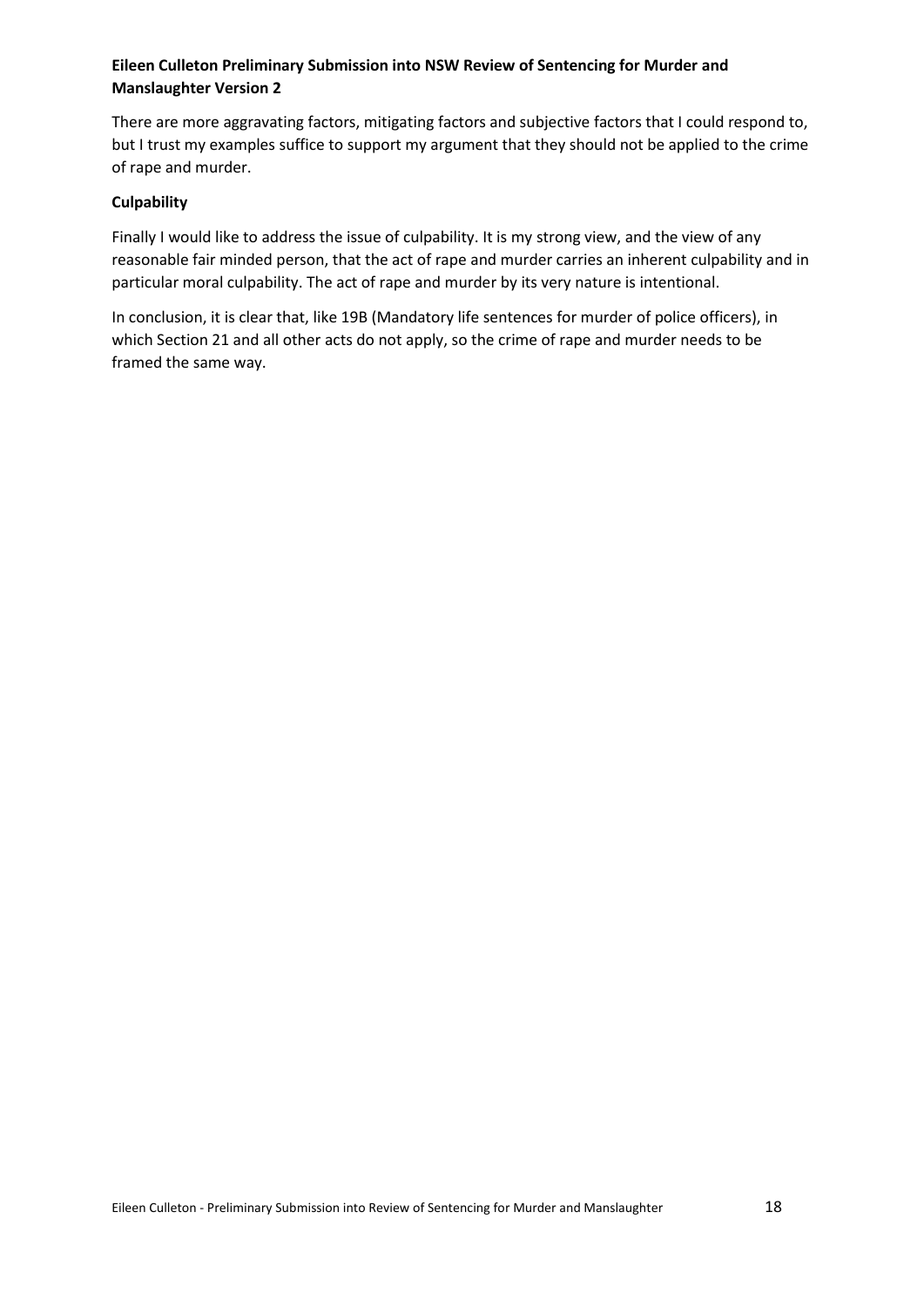# <span id="page-18-0"></span>4. The standard non-parole periods for murder and whether they should be increased

It is my position that the sentence for the crime of rape and murder should be mandatory life with no parole.

Rapist murderers should never get a second chance to rape and murder another woman again.

The crime of rape and murder should be a stand alone crime similar to the murder of police officers. And it should carry the mandatory life sentence for the term of the person's natural life.

The sentencing could be drafted similar to 19B Mandatory life sentences for murder of police officers where a person sentenced to imprisonment for life under this section is to serve the sentence for the term of the person's natural life.

My rationale for this is based on evidence that rapist murderers released on parole repeat their crimes and society should not be taking this risk with women's lives.

## <span id="page-18-1"></span>My experience as a murder victim family member having the offender released on parole

My position is also based on my personal experience as a murder victim family member, whose rapist and murderer has been released on parole despite originally being given a life sentence and the fact that I am living in a state of perpetual fear that he may rape and murder again.

I did not fight Bakewell's parole release because I had no surviving family in Australia to support me and I was suffering from the re-onset of post traumatic stress disorder (PTSD) which came back again after 30 years at the prospect of his release - but 10 times worse. The severity of PTSD is exacerbated by the fact that Bakewell is free and could repeat his crime, and I am living in perpetual fear and anguish about this.

Another reason why I did not fight parole was because I believed it to be a fait accompli. The SA Government had abolished the Executive Council which had vetoed his release for years and the Parole Board were now free to go ahead and release Bakewell. The parole board's intention to release Bakewell was made very clear back in 2007 when Bakewell was fighting appeals by the NT DPP to increase his non-parole period.<sup>18</sup>

However I am now fighting to get Bakewell's parole revoked and him put back in jail, because after his two parole breaches for drug taking, and the fact that he was in breach of parole when he raped and murdered my sister, I strongly believe he still represents a great danger to the community and feel I have no choice but to fight this.

Eileen Culleton - Preliminary Submission into Review of Sentencing for Murder and Manslaughter 19

<sup>18</sup> http://www.supremecourt.nt.gov.au/archive/doc/judgements/2007/ntsc/20071016ntsc51.html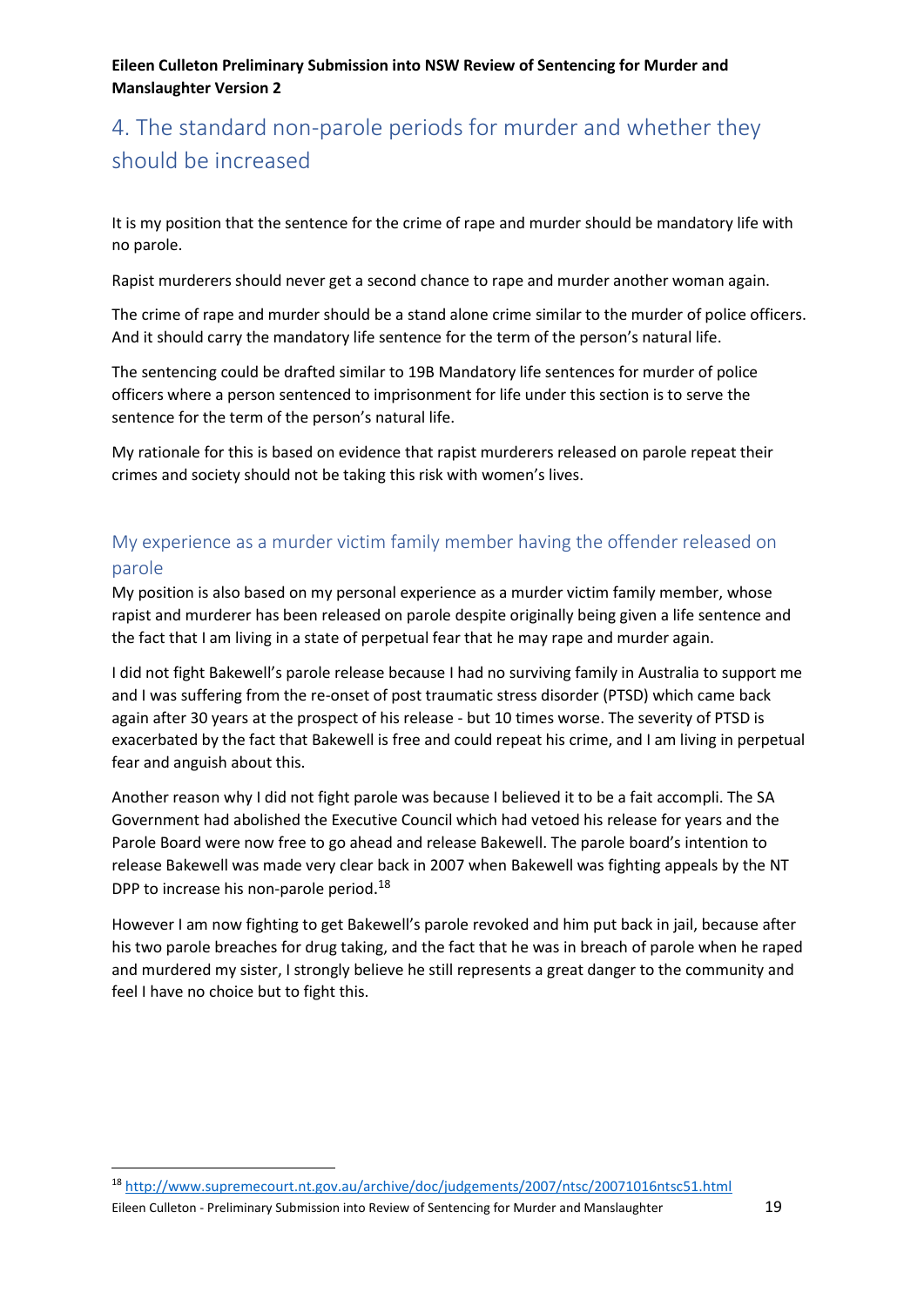## <span id="page-19-0"></span>Bakewell's Parole Breaches

- Bakewell has a history of breaching parole going back to 1987
- 9 November 1987 Bakewell was released on parole in South Australia. Bakewell and another man robbed a person in 1980. Robbery in company is a violent crime. They caught him in 1987. He went to prison for a few months.
- 23 February 1988 Bakewell had breached parole in SA, there was a warrant out for his arrest and he was on the run interstate in the NT when he raped and murdered Anne-Marie Culleton.<sup>19</sup>
- 25 February 1988 Bakewell said when he was arrested that he had breached his parole before and had gotten away with it.<sup>20</sup>
- 8 September 2016 Bakewell released on parole in South Australia
- 15 November 2017 Bakewell returned to jail due to parole breach for drug taking
- 5 April 2018 Mr Bakewell released from jail after parole breach
- 25 September 2018 Bakewell returned to jail due to second parole breach for drug taking.
- 2 November 2018 Bakewell released again into the community (after only 5 weeks this time).

The problem is, that even if Bakewell's parole is revoked, I will have to fight the parole release battle for the rest of my life because he could be eligible to re-apply every 12 months as is the law in South Australia. It is my understanding that in NSW it is every 3 years (check). This is a cruel and intolerable burden on the victim families.

Victim family members like myself should not have to fight a rapist murderer's parole release and face the dire consequences when unsuccessful. It should not be up to the murder victim family to fight to keep the community safe.

Keeping our community safe is the role of our government and police, supported by the rule of law.

This is another important reason why we need mandatory life sentencing without parole for rapist murderers. Today there are victim families in NSW and across Australia living with the ongoing fight against the parole release of rapist murderers. This living nightmare for victim families has got to stop.

The proposed mandatory life sentencing without parole for rapist murderers will be vital for women's safety and for justice and ending the parole battle nightmare for victim families.

<sup>19</sup> http://www.austlii.edu.au/cgi-bin/viewtoc/au/cases/nt/NTSC/1989/

<sup>20</sup> http://www.austlii.edu.au/cgi-bin/viewtoc/au/cases/nt/NTSC/1989/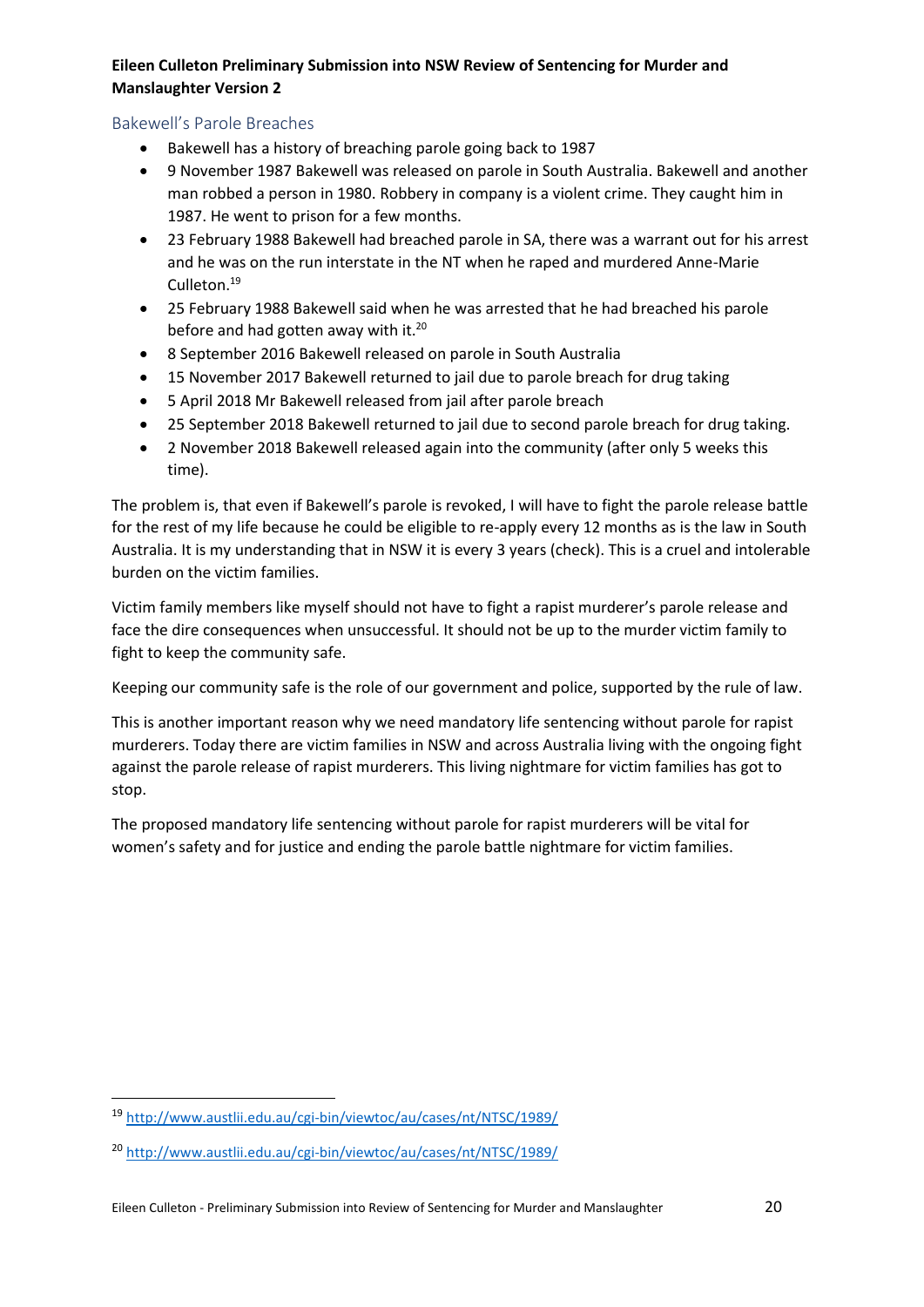## **Terrence Leary**

1

A prime example of a rapist murderer released on parole repeating his crimes is that of Terrence Leary. 17-year-old Vanessa Hoson was asleep in her family home in Sydney in 1990 when Leary broke in, attacked and murdered her. <sup>21</sup> What horrifies me is that Leary was released on parole despite the victim family's protests, and in 2013 tried to rape and stabbed a woman at a bus stop. The victim is only alive today because the police arrived on the scene in time to save her. Even now, Leary only needs to serve 11 years before he will be eligible to apply for parole again.

Leary had been deemed a "model prisoner". It is incredulous that Judge Syme, in sentencing Leary for his rape and knife attack on the women at the bus stop, took into account Leary's rehabilitation programs in prison before his parole release. This is incredulous because evidently the prison rehabilitation programs did not work.

Even the Judge said Leary was still a danger to the community because no one could be sure he wouldn't suffer another outburst.

> *"His unpredictability makes his management in the community a challenge,"<sup>22</sup> Judge Syme said.*

*"Not all forms of antisocial behaviour can be treated through therapy."*

What is also critical for legislators to note is that if a so called "model prisoner" could repeat his crimes, this is clear evidence that sexual offending rehabilitation programs do not work. It is also evident that psychiatrists and psychologists who also have input to parole release applications cannot predict human behaviour.

## <span id="page-20-0"></span>Risk of parolee rapist murderers re-offending

In a Centre for Criminology article "Counting the risk of murderers re-offending" by Roderic Broadhurst, Professor of Criminology and Ross Maller, Professor of Probability and Statistics at the Australian National University, found homicides by parolees are to some extent predictable.<sup>23</sup>

*"Two recent events — the horrific sexual assault and murder of Jill Meagher in Melbourne by repeat sex offender Adrian Bayley while on parole and the violent sexual assault on a woman at a Sydney bus-stop allegedly by convicted murderer Terrence Leary while on parole — raise questions about the capacity of parole authorities to predict and manage the risks of repeat dangerous offending. Such extreme cases may be relatively rare but they have catastrophic impacts on families of victims and survivors. They also have broader impact by raising the fear of crime in general, and have a chilling effect on the freedom of women in particular. Last year there were 297 victims of homicide in Australia most of* 

Eileen Culleton - Preliminary Submission into Review of Sentencing for Murder and Manslaughter 21

<sup>21</sup> https://www.smh.com.au/national/nsw/terrence-leary-given-another-chance-for-parole-after-explosiveattack-20160329-gnsq8w.html

<sup>22</sup> https://www.smh.com.au/national/nsw/terrence-leary-given-another-chance-for-parole-after-explosiveattack-20160329-gnsq8w.html

<sup>23</sup> http://criminology.research.southwales.ac.uk/features/reoffending/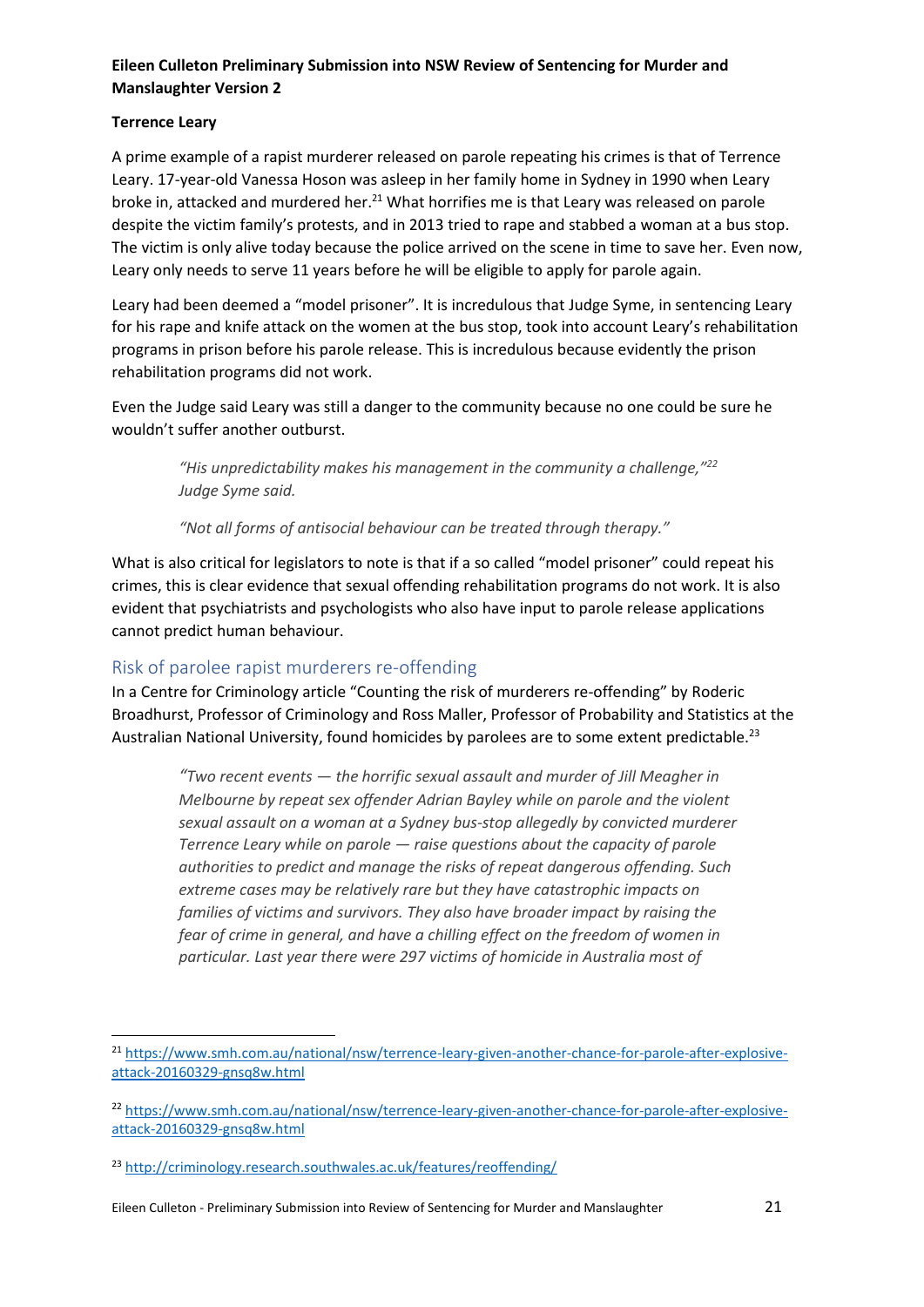*whom died at home or at another's residence. Just over 30 per cent (91 victims) were females, over half of whom (47 victims) were aged 20-34 years.*

*Yet homicide events involving parolees while rare are to some extent predictable because the likelihood of repeat offending by certain offenders can be estimated with a fairly high degree of accuracy. Adrian Bayley's early onset of violent sex offending, repeated sex offending following imprisonment and violent assault a few months prior to the fatal attack on Ms Meagher had cumulative value in indicating a very high degree of dangerousness. Those factors alone (other behaviour such as the savagery of the assaults and the personal circumstances of the offender also being highly relevant) should have been sufficient to warrant the closest supervision possible. In short, uncomfortable as it may be to acknowledge, Ms Meagher's death was preventable, if weight had been given to the actuarial risk of Bayley's risk of re-offending."*

The authors note that no state correctional authority has undertaken accurate studies of recidivism (repeat offending) of homicide offenders.

Nor do there seem to be studies of recidivism of rapist murderers. However, based on sex offender recidivism rates, it can be predicted that the likelihood of re-offending is high.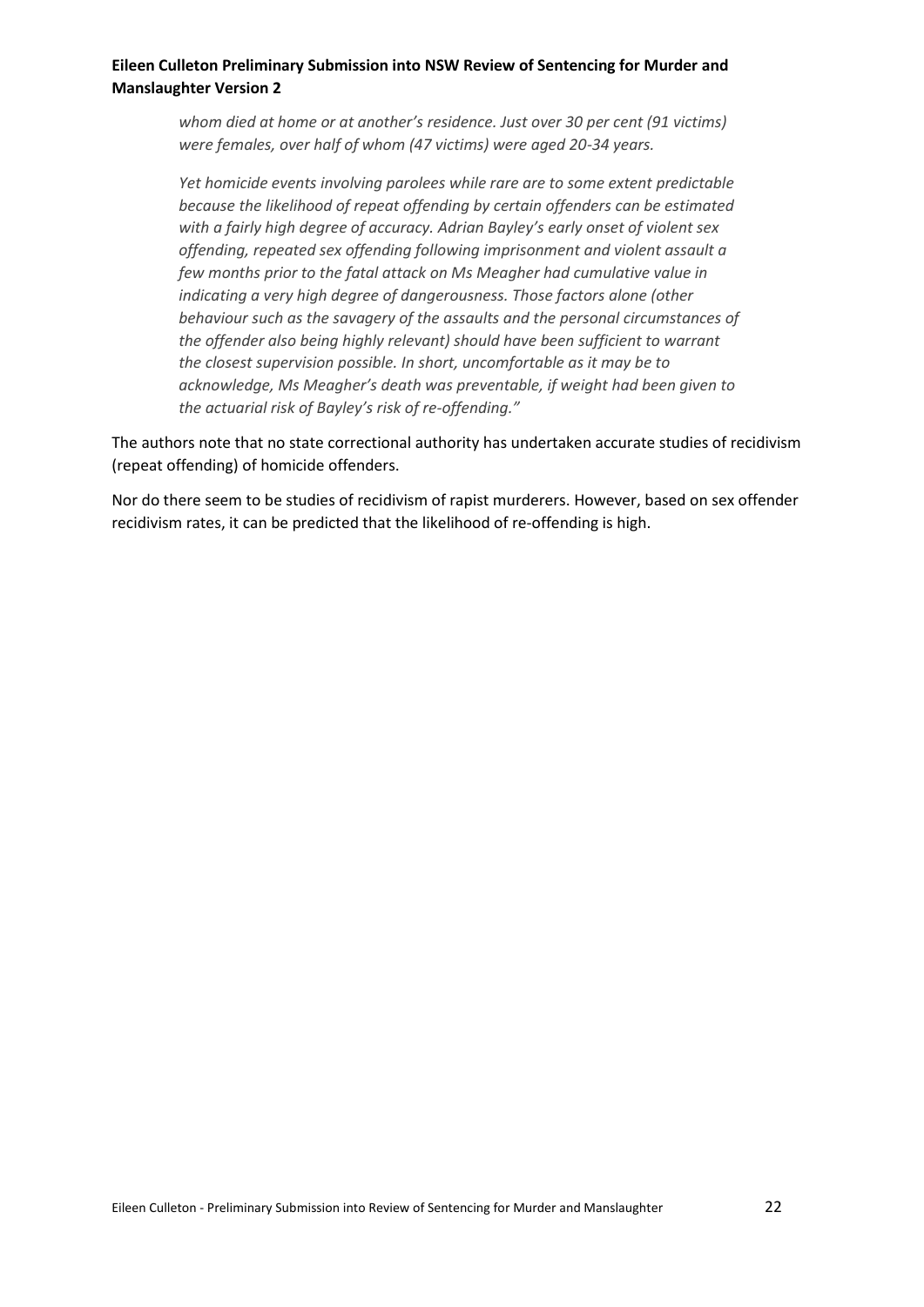## <span id="page-22-0"></span>Sex Offender Recidivism

In a report prepared by the Australian Institute of Criminology for the Office of the Status of Women, "Recidivism of Sexual Assault Offenders: Rates, Risk Factors and Treatment Efficacy"<sup>24</sup> one study of 402 prisoners found 27% were found to have at least one previous conviction for a sexual offence.

It is important to note that there has been little research on Australia sex offender recidivism rates.

The report also stated that sex offender recidivism rates are underestimated due to the lack of recorded data for this crime. One reason for this is that repeat sexual offenders may be identified for the principal offence for which they were convicted, which may not be the sexual offence.

Also importantly according to a 2005 Australian Bureau of Statistics (ABS) Personal Safety Survey estimated that only 19% of female victims of sexual assault in Australia reported the incident to the police.<sup>25</sup>

When you consider that of those that are reported, only a small percentage proceed to trial it makes estimating sex offending recidivism rates problematic.

Hence why we need to err on the side of women's safety. No risk to a woman's life is an acceptable risk.

As well as the Leary case being one of grave injustice, I believe it is also a prime example for the need for rapist murderers to be locked away for life with no parole.

### <span id="page-22-1"></span>Treatment of sex offenders

In regard to the effectiveness of treatment of sex offenders an Australian Institute of Criminology report found this to be questionable:

*"While it is assumed that treatment will reduce the risk of sexual recidivism, the evidence is ambiguous. There have been few systematic evaluations of treatment programs and no definitive results regarding treatment efficacy."<sup>26</sup> P8*

I refer to Judge Syme's comment in regard to treatment for Leary:

*"Not all forms of antisocial behaviour can be treated through therapy."*

25

1

<sup>24</sup> https://aic.gov.au/publications/archive/recidivism-of-sexual-offenders p28

https://www.aph.gov.au/about parliament/parliamentary departments/parliamentary library/publications archive/archive/violenceagainstwomen

<sup>2626</sup> https://aic.gov.au/publications/archive/recidivism-of-sexual-offenders p8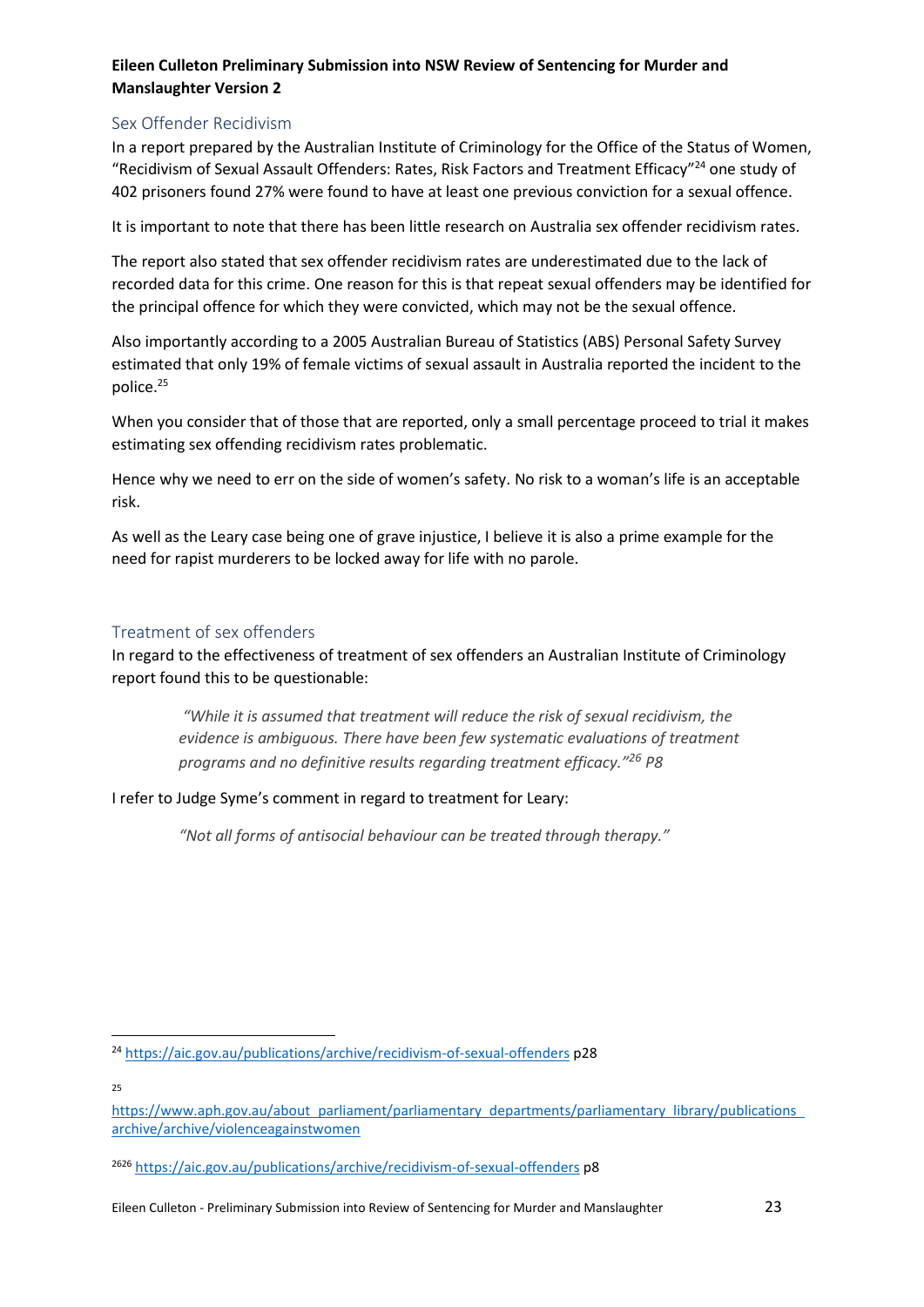# <span id="page-23-0"></span>5. The impact of sentencing decisions on the family members of homicide victims

As a murder victim family member I have experienced the impact of the whole spectrum of sentencing decisions – from justice being served with the original sentence of life without parole – to justice being ripped away with the law change, to appeals all the way to the High Court of Australia and Bakewell's subsequent release on parole.

Nothing can bring back my sister, or erase the life sentence of anguish I have been given. However the life sentence with no parole was critical in enabling me to have a sense of justice being done for my sister, my family and the community.

The life sentence with no parole also gave me the peace of mind that the offender would never be free to rape and murder another woman again.

This justice and peace of mind was destroyed when the sentencing laws changed to allow parole and Bakewell had his life sentence reduced to 20 years non-parole and was freed.

## <span id="page-23-1"></span>Injustice of law change to overturn life sentence without parole

I feel a great sense of injustice because the original justice of a life sentence with no prospect of parole in 1989 was robbed from my sister and our family when the laws were changed in 2004 (in the Northern Territory).

This sense of injustice was further exacerbated by the number of appeals that Bakewell was allowed to fight to prevent his non-parole period being increased from 20 years to 25 years due to the fact that the murder involved rape. This is despite the fact that Bakewell pleaded guilty to the rape at the time of sentencing and his sentence for the rape was 10 years.

After appealing all the way to the High Court of Australia Bakewell was granted this injustice from the highest court in the land.

So despite the fact that he raped and murdered my sister and was originally given a life sentence with no parole, his sentence was reduced to just 20 years and he didn't even serve time for the rape.

Where is the justice in this?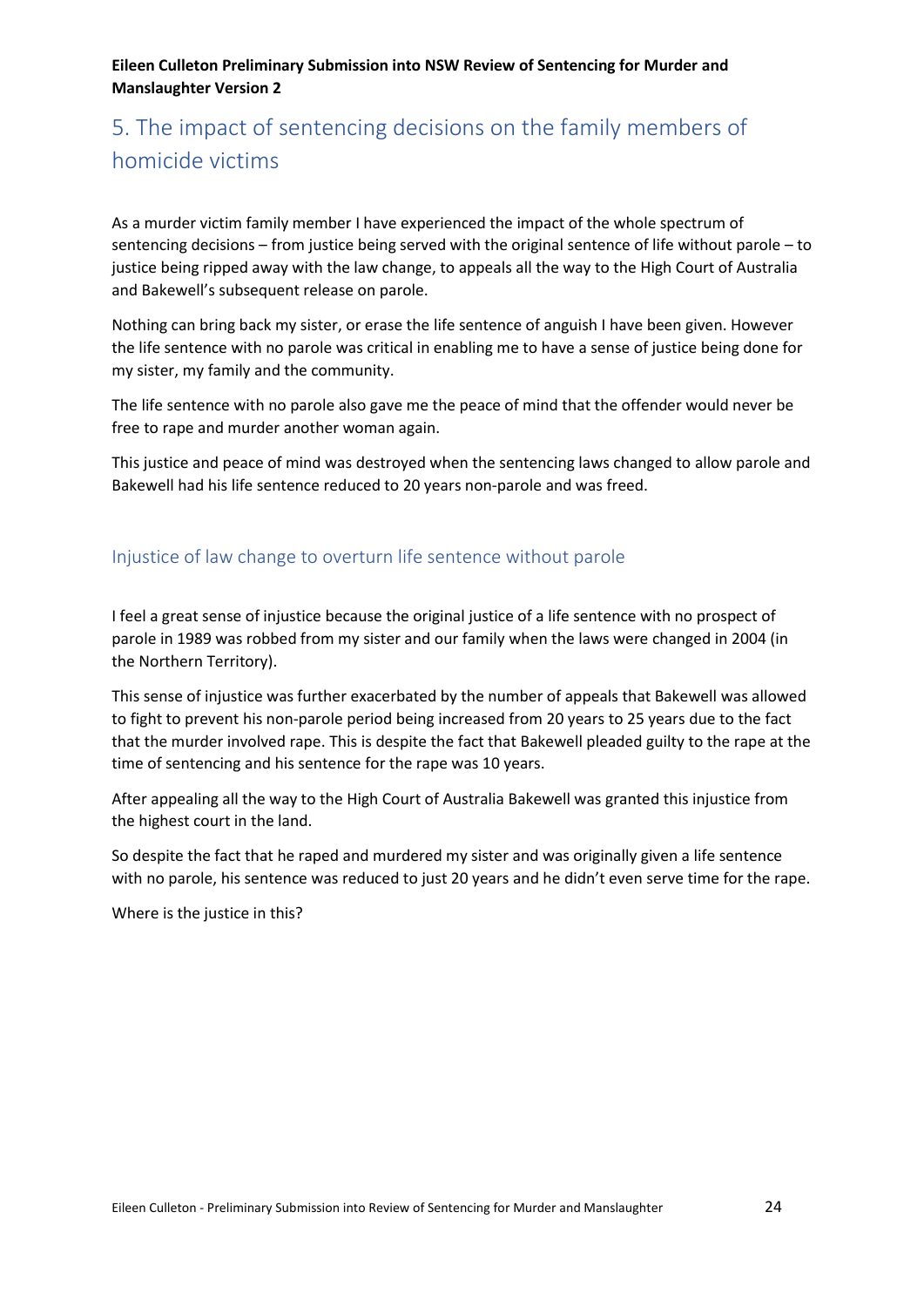<span id="page-24-0"></span>Injustice of appeal judges minimising the murder and having no consideration for the victim or the victim's family

To add insult to injury I have had to suffer the injustice of having the appeal judges minimise the crime and effectively rewrite history. Judge Southwood in the first appeal stated in his opinion the murder was not serious and did not even warrant 20 years non-parole.

*"…I would have determined that the relative seriousness of the crime of murder committed by Bakewell was not such as to require a longer non-parole period than 20 years." <sup>27</sup>*

*Judge Southwood 2007*

Judge Southwood's comments are in total contradiction to those of sentencing Judge Kearney in 1989 who made the following remarks at sentencing:

> *"You displayed not a vestige of civilised humanity towards [Ms Culleton] when she was alive and you gained little credit in my eyes for your limited attempts to revive her later on.*

*Crimes such as the one you committed, Mr Bakewell, spread terror throughout the community, particularly amongst young women who live alone and who have to entrust their safety at night to the security of the locks of their doors. To such ordinary people, although you may not understand it, you are a figure of nightmare. They are entitled to look to the system of justice to protect them from such people as you and to demand a punishment which reflects their abhorrence of what you did.*

*In your case, the punishment laid down by law, is not a matter within my control, it is the punishment of imprisonment for life for the murder which you committed. I consider it is a punishment which in your case is fully warranted in every way and indeed represents the minimum punishment which a civilised society can rightly demand be imposed upon you.*

*In causing the death of this young woman you displayed such complete heartlessness and lack of any human compassion as to mark you out clearly from your fellow man. That you should be required by law to be condemned to prison for life reflects in part the community's horror at what you did and their legitimate and proper need that the risk which you present to the community be removed from the community for many years to come.*

*The punishment now inflicted upon you contains some small element of retribution for what you did, which society can properly demand be imposed on you both for her and for those people … on whom you have brought untold grief.*

1

<sup>27</sup> http://www.supremecourt.nt.gov.au/archive/doc/judgements/2007/ntsc/20071016ntsc51.html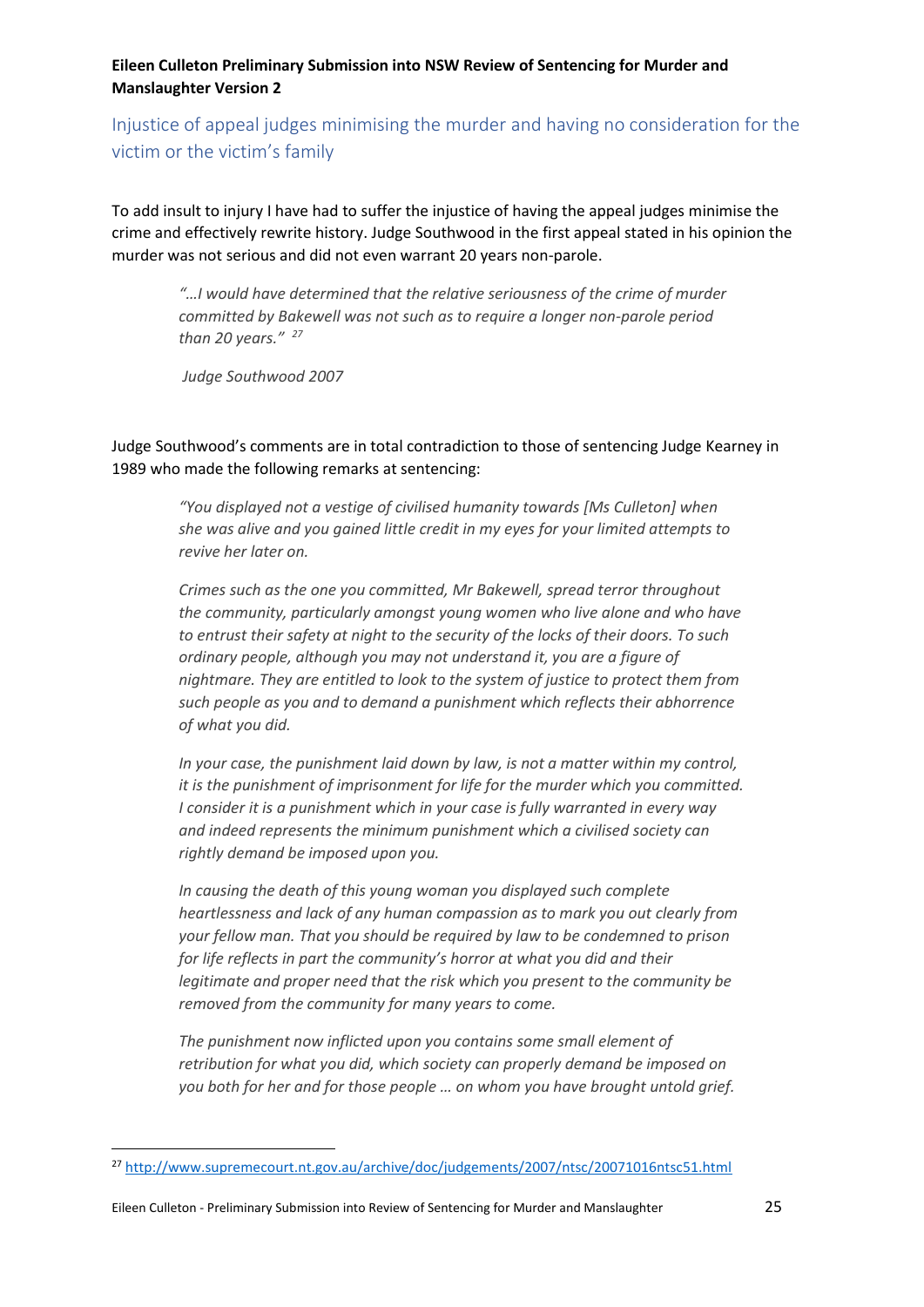*As a person in prison for life, Mr Bakewell, you are not eligible to be considered for parole. You may, however, be considered for release at some future time if the executive decides that the prerogative of mercy should be extended to you. If and when that matter arises for consideration, many years will have rolled past. People alive today and vitally affected by these elements may have joined your victim in her grave and be unable, effectively, to express their view about your release. The memory of the authorities who may consider the question of your release may have faded [it maybe] that they can only gain their knowledge from the written record.*

*I think it is therefore important to state, as I now do, that despite your limited prior criminal record I regard you at this time as a highly dangerous person who represents an extreme risk to the ordinary members of the community and, as such, you are a person unfit to live freely in society at least for many many years to come.*

*Whether you should ever be permitted to live again as an ordinary member of society is something cannot now at this time be determined."*

*Judge Kearney 1989* 

#### Note that Judge Kearney said the sentence of life was:

*"… a punishment which in your case is fully warranted in every way and indeed represents the minimum punishment which a civilised society can rightly demand be imposed upon you."*

Again, this example of appeal judges substituting the sentencing judges judgements and sentencing is exactly why we need mandatory life sentencing with no parole for rapist murderers.

Because appeal judges can resentence a prisoner many years later, based on their personal subjective view, which does not reflect the reality or gravity of the crime committed at the time. Nor do appeal judges take into account the impact of their judgements and comments and sentencing on the murder victim families.

And that when the appeal went all the way to the High Court of Australia, reading the document in which my sister Anne-Marie Culleton's name is not mentioned nor are the details of her murder:

*"It is not necessary to describe in any detail the facts which lead to the appellant being sentenced to life imprisonment." 28*

The High Court of Australia effectively airbrushed the crime. There was no focus whatsoever on delivering justice for the murdered victim, nor justice for the victim family, or the community.

The focus was on the offender, Bakewell's rights. And the reprehensible quibbling over points of law was extremely devastating and disheartening reading and has caused me to lose faith in the integrity

<sup>28</sup> http://www.austlii.edu.au/cgi-

bin/viewdoc/au/cases/cth/HCA/2009/24.html?context=1;query=bakewell;mask path=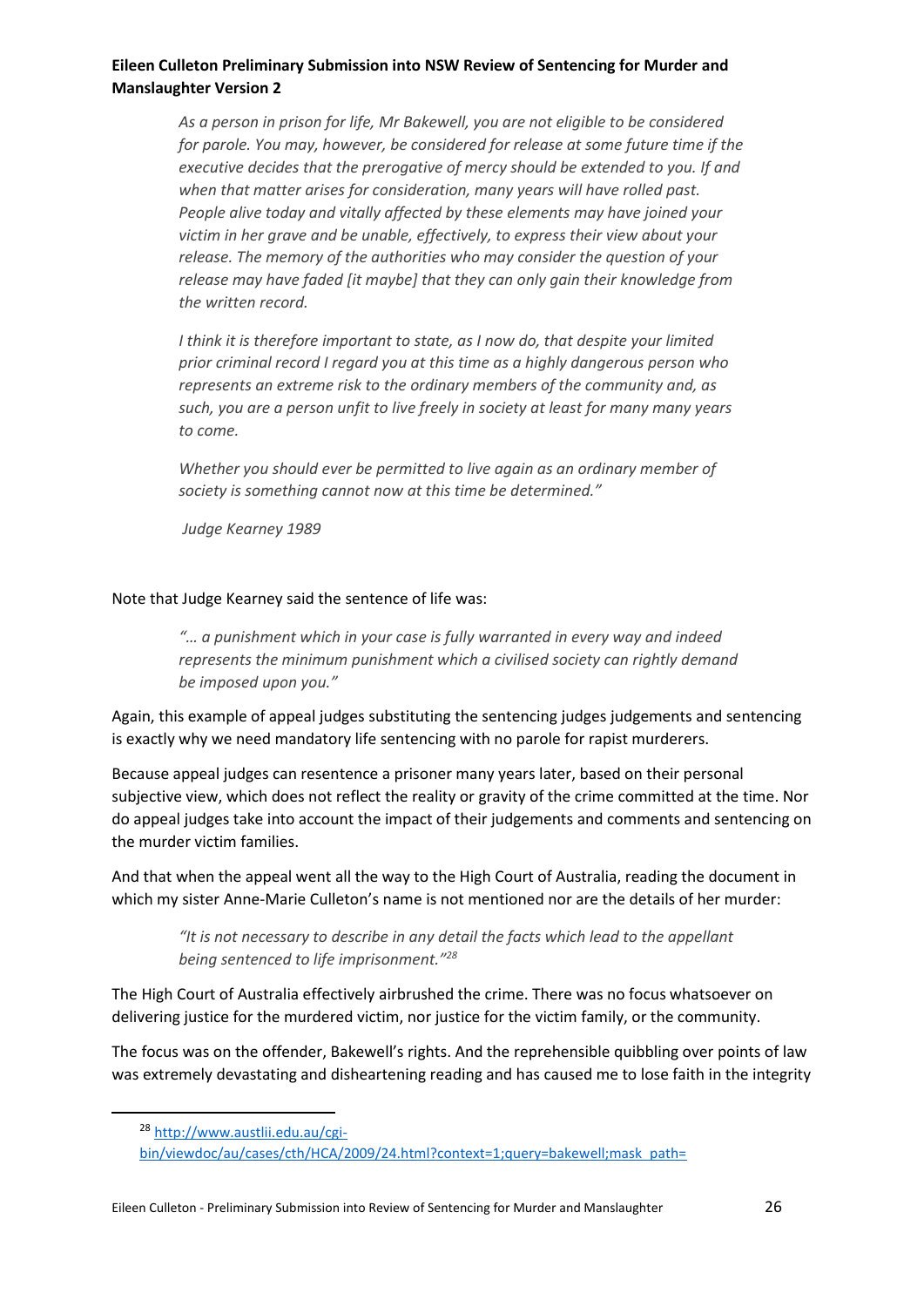of the justice system. In my view it's not a justice system anymore - it's a legal system that has lost its moral compass and lost its justice compass.

And now, that the offender has been released on parole, and re-released back into the community twice after two parole breaches, it is a legal system that has inflicted on me a life sentence of injustice.

## <span id="page-26-0"></span>Trauma impact of parole release on the victim family

The impact of my sister's murderer's parole release has caused me to suffer from extreme Post Traumatic Stress Disorder (PTSD).

At the prospect of Bakewell's pending parole release the PTSD that I suffered from initially after my sister's murder came back, but far worse. Because I was living with a very real fear that this rapist murderer could strike again.

This severity has been exacerbated by Bakewell's two parole breaches for drug taking and subsequent release back into society instead of having his parole revoked.

I am also living with great angst and guilt that I was not strong enough to fight the parole application and that if Bakewell rapes and murders again I would feel partly responsible because I did not try to prevent his release. This is not a burden that any murder victim family member should have to shoulder. It should not be the responsibility of the victim family to fight for justice and to fight for community safety.

This is why I have made this submission to call for mandatory life sentencing without parole for the crime of rape and murder. Because I do not want any more victim families to suffer the anguish and trauma that I am suffering:

- So murder victim families don't have to fight for justice
- So murder victim families don't have to be re-traumatised by the prisoner mounting appeals and having to advocate in the media for the appeals to be quashed
- So murder victim families don't have to fight for community safety
- So murder victim families don't have to be re-traumatised by having to constantly re-live the murder every parole review and fight parole.
- So murder victim families don't have to be re-traumatised by the thought of being responsible to prevent more murders.
- So murder victim families don't have to be re-traumatised by having to mount public media campaigns to fight parole release.

As stated earlier, in the section on standard non-parole periods for murder and whether they should be increased, I did not fight Bakewell's parole release because I had no surviving family in Australia to support me and I was suffering from the re-onset of post traumatic stress disorder (PTSD) which came back again after 30 years at the prospect of his release - but 10 times worse. The severity of PTSD is exacerbated by the fact that Bakewell is free and could repeat his crime, and I am living in perpetual fear and anguish about this.

Another reason why I did not fight parole was because I believed it to be a fait accompli. The SA Government had abolished the Executive Council which had vetoed his release for years and the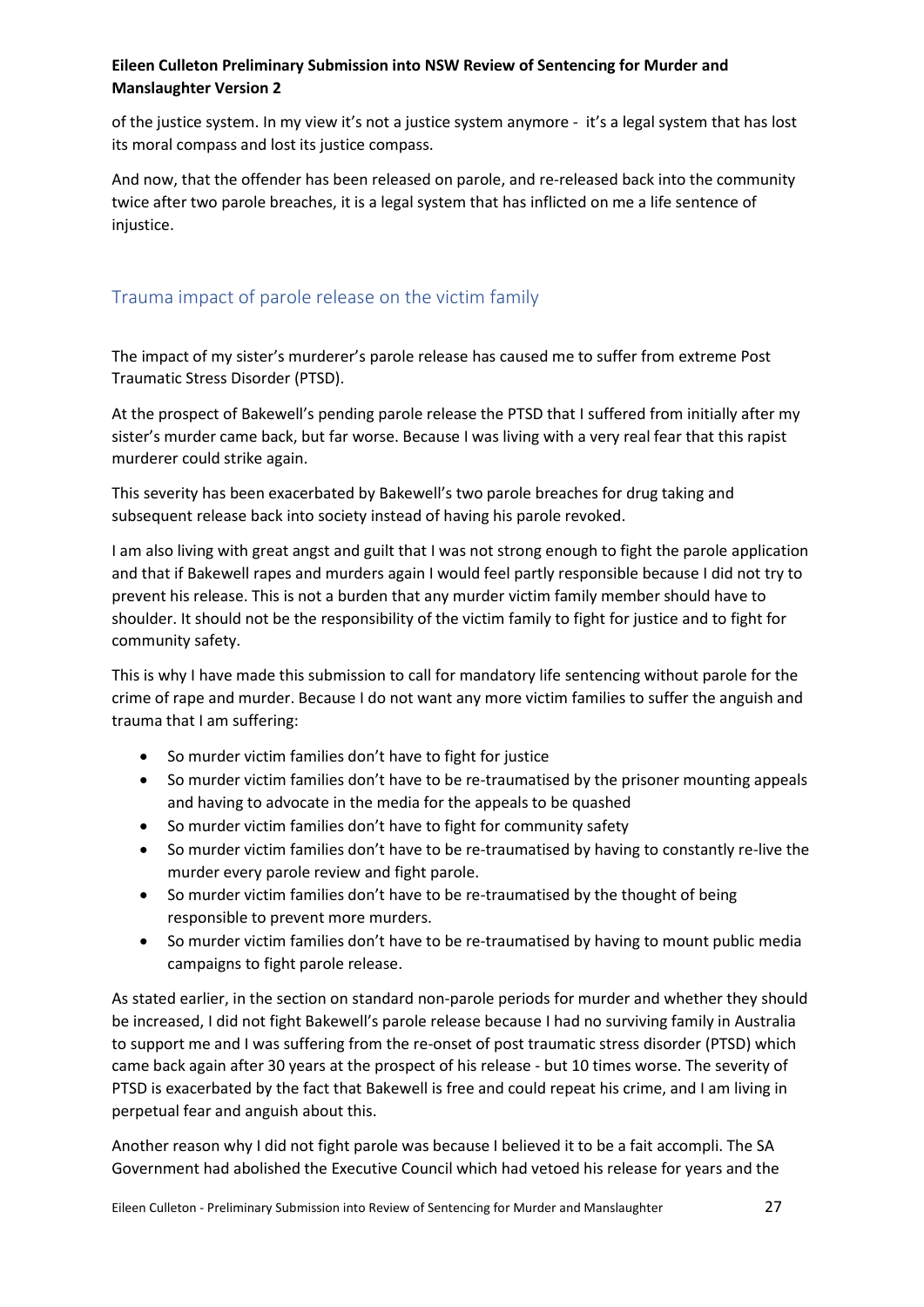Parole Board were now free to go ahead and release Bakewell. The parole board's intention to release Bakewell was made very clear back in 2007 when Bakewell was fighting appeals by the NT DPP to increase his non-parole period.<sup>29</sup>

However I am now fighting to get Bakewell's parole revoked and him put back in jail, because after his two parole breaches for drug taking, and the fact that he was in breach of parole when he raped and murdered my sister, I strongly believe he still represents a great danger to the community and feel I have no choice but to fight this.

## **Bakewell's Parole Breaches**

- Bakewell has a history of breaching parole going back to 1987.
- 9 November 1987 Bakewell was released on parole in South Australia after finally being caught for a robbery with another man in 1980. Robbery in company is a violent crime. They caught him in 1987. He went to prison for a few months.
- 23 February 1988 Bakewell had breached parole in SA, there was a warrant out for his arrest and he was on the run interstate in the NT when he raped and murdered Anne-Marie Culleton.<sup>30</sup>
- 25 February 1988 Bakewell said when he was arrested that he had breached his parole before and had gotten away with it. $31$
- 8 September 2016 Bakewell released on parole in South Australia
- 15 November 2017 Bakewell returned to jail due to parole breach for drug taking
- 5 April 2018 Mr Bakewell released from jail after parole breach
- 25 September 2018 Bakewell returned to jail due to second parole breach for drug taking.
- 2 November 2018 Bakewell released again into the community (after only 5 weeks this time).

## <span id="page-27-0"></span>The impact of parole breaches in traumatising victims

When I was informed of Bakewell's first parole breach it was via an email letter. There were no details given. Other than that he had breached parole and was back in custody.

My first thought was that he had attacked another woman. I called the Victims Services Unit and was given no additional information. I was absolutely traumatised. Shaking, crying, panicking. I read the email on a Friday and I had to wait the entire weekend in that traumatised state until Monday when the manager was available to talk to me and explain the reason for Bakewell's parole breach, which was due to drug taking.

My initial relief that Bakewell hadn't attacked anyone was replaced by alarm that a convicted rapist murderer on drugs was walking the streets.

I am even more alarmed now that I know that Bakewell has a history of breaching parole going back to 1987 and knowing that he had breached his parole when he raped and murdered my sister. I was not aware of this until I began writing this submission and in my research came across the 1988

**<sup>.</sup>** <sup>29</sup> http://www.supremecourt.nt.gov.au/archive/doc/judgements/2007/ntsc/20071016ntsc51.html

<sup>30</sup> http://www.austlii.edu.au/cgi-bin/viewtoc/au/cases/nt/NTSC/1989/

<sup>31</sup> http://www.austlii.edu.au/cgi-bin/viewtoc/au/cases/nt/NTSC/1989/